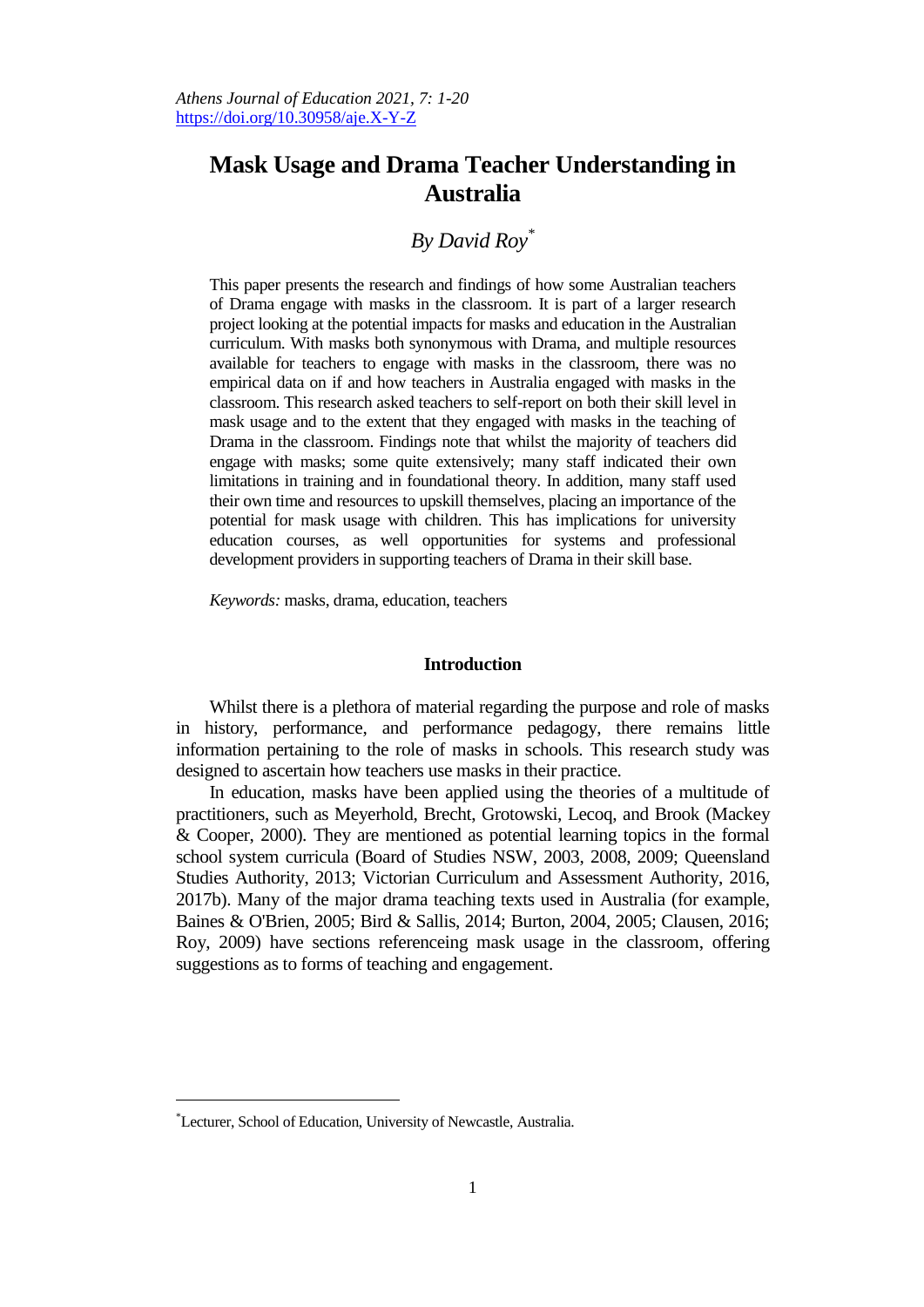#### **Context**

# **The Australian Curriculum**

Australian curriculum documents, both state and the new national Australian curriculum, are the basis from which teachers and schools plan their curriculum implementation. Therefore, any curriculum document statements in relation to masks will have an influence upon mask usage. There is limited requirement in Australia (ACARA, 2015b; Board of Studies NSW, 2003), or internationally (Ministry of Education Ontario, 2010; Scottish Qualifications Authority, 2015), for masks to be used either as a pedagogy or a knowledge form. The absence of a curriculum mandate on the use of masks in schools" contrasts with the frequent use of masks by twentieth/twenty-first century theatre practitioners as a training tool for performance (Gordon, 2006; Hodge, 2010). Based on this expert usage, it follows that masks could and feasibly should be embedded in drama curricula, but more research is needed to make this case. As it stands, too little is known about how and why individual teachers implement the use of masks in their classrooms. More also needs to be known about how mask work impacts on student achievement; and broader educational and personal outcomes have also yet to be fully researched. The concepts of 'how' to apply masks are examined through theoretical, historical knowledge or specific contextual application of "mask" units of work (Moreland & Cowie, 2007; Roy, 2015), but the impact or reasoning of 'why' masks might be used appears to be too often absent. Thus school-based research into the pedagogical use of masks is required.

The Arts in the Australian Curriculum (ACARA, 2015a) makes one single reference in Drama to masks in the Years 7 and 8 outcomes, and this is only a mention in the context of a design element (ACARA, 2015a, p. 80). In the New South Wales Board of Studies Drama Years 7-10 syllabus, there is little reference to masks, however, for Outcome Stage 5 one of the areas for potential learning in play building is Commedia dell"Arte. Elsewhere, there is also reference to Greek theatre as a source of tradition and history with which students can engage, but there is no reference to masks in this context (Board of Studies NSW, 2003, p. 21). The Queensland Studies Authority offers mask as one of several examples of engaging with drama (Queensland Studies Authority, 2007, p. 18).

In Victoria, the curriculum applicable to this study is The Arts: Drama F-10. Like the other syllabi, such references are very scant and are not directed areas of study or learning. What is different is that the Levels 7-8 example offered for Indicative Progress uses masks for the exemplar. There is no other specific reference to masks in The Arts: Drama F-10 curriculum document. Interestingly the Victorian Languages Curriculum document has four references to using masks as a tool for students to support language development (Victorian Curriculum and Assessment Authority, 2017a & 2017b).

It is important to re-iterate that in all four curricula examples given, from ACARA, NSW, Queensland and Victoria, mask usage (however limited) is suggested as an exemplar of practice, but is never required. In addition, the fifth example lists masks as a stagecraft rather than a performance tool or skill, similar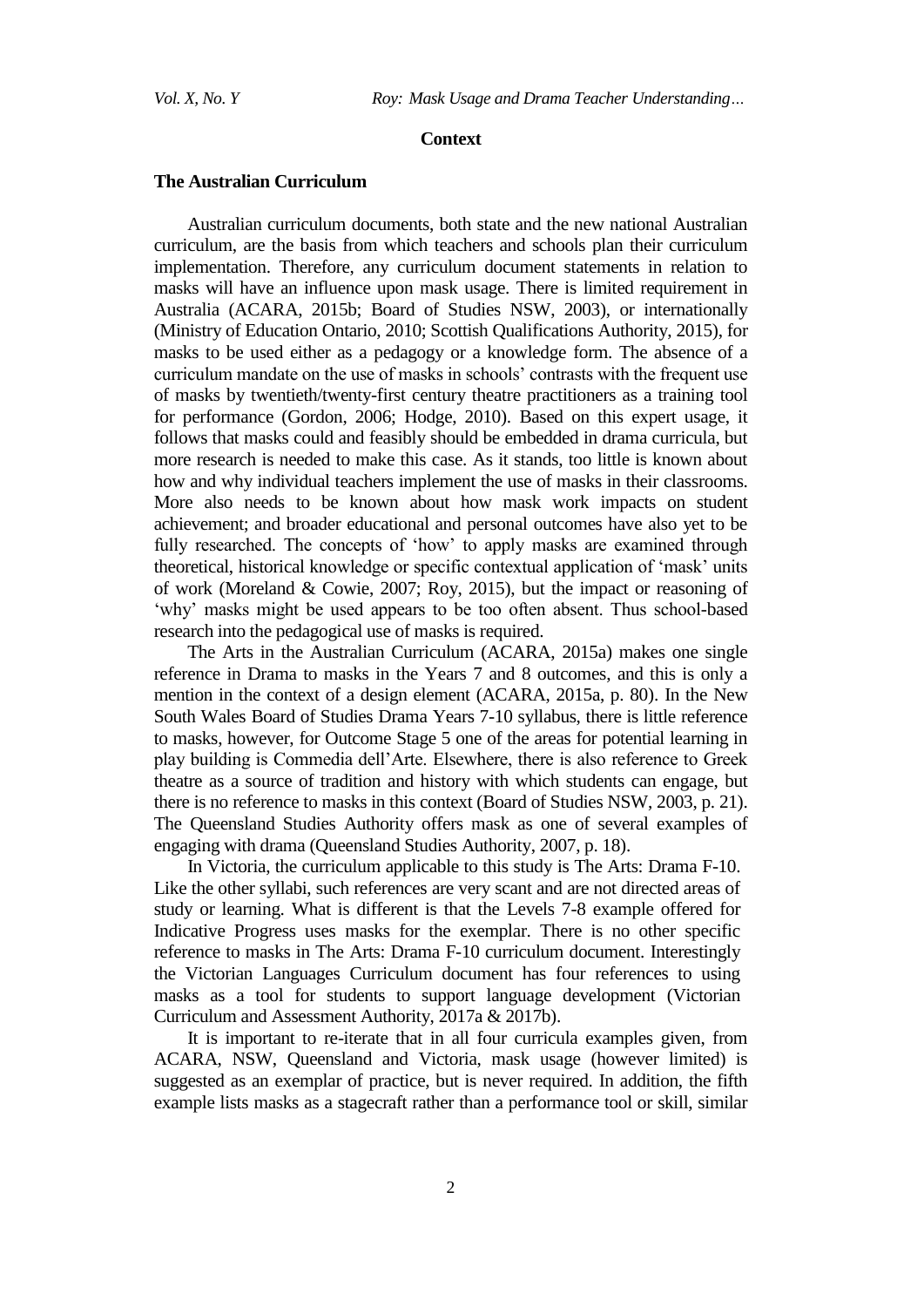to ACARA. However, it appears that many secondary school teachers do engage with the 'recommended' curricula suggestions as most of the Drama teacher's associations, such as Drama Victoria and Drama NSW, publish articles on teaching mask activities (Murphy, 2007). Additionally, they regularly offer mask workshops, particularly with a focus upon Commedia dell"Arte.

The two dominant mask areas referred to in secondary education curricula are Commedia dell"Arte and Greek theatre. Although there are many mask chapters, sections and references in the main text books on drama, as used in Australian secondary schools, it is unknown as to which of these texts have influence, if any, across which systemic education bodies in Australia. Most of these texts offer activities for students to undertake, but they contain no detail on actual current teaching practices in Australian secondary schools (Baines & O'Brien, 2005; Burton, 2004, 2005, 2011; Clausen, 2016; Gauntlett & O'Connor, 1995; Roy, 2009; Stinson & Wall, 2003; 2005; Tourelle & McNamara, 1998). It is clear that secondary school education recognises the potentiality in learning through mask work for Drama and Theatre Studies students in the classroom. However, it cannot be assumed that teachers of drama actually engage in mask work as a form of teaching, whether in a practical or a theoretical sense.

### **The Arts**

Although masks fall into the domain of drama, it in turn is part of a wider arts umbrella, such that masks cross the boundaries of arts based education. As a central part of human existence, the arts are a natural part of children"s worlds, and they enjoy and value the arts in their daily lives (Barrett & Smigiel, 2003). In addition to cultivating many important dispositions that are of value in life and in other areas of learning (Bryce et al., 2004; Deasy, 2002; Ewing, 2010), the arts are central to the development of children, because they occur through the senses, rather than linguistically or mathematically. "We make sense through our senses, and thus we give meaning to our reality' (Sinclair, Jeanneret, & O'Toole, 2009, p. 7).

The arts sustain confident and creative individuals, nurturing and challenging active and informed citizens. Children must first think and act through their senses as artists in order for them to value and engage meaningfully with the arts in their lives and learning. The vision, based on this premise, is that secondary school contexts provide children with an education in the arts that gives them a sense of agency: that is inclusive of all five art forms (dance, drama, media arts, music and visual arts), that is culturally situated, and that is sustained over time and supports their developing identities.

Therefore, for masks and arts education in general to have an impact, this research seeks to address this through the usage of masks, allowing for a "praxial" vision for the arts in education. According to Bernstein (Bernstein, 1999) the Greek term 'praxis' has an ordinary meaning that roughly corresponds to the ways in which we now commonly speak of 'action' or 'doing'. It is frequently translated into English as "practice" and corresponds to "a form of truly human activity". The use of the term praxis may be traced back to the ancient Greeks and Aristotle, and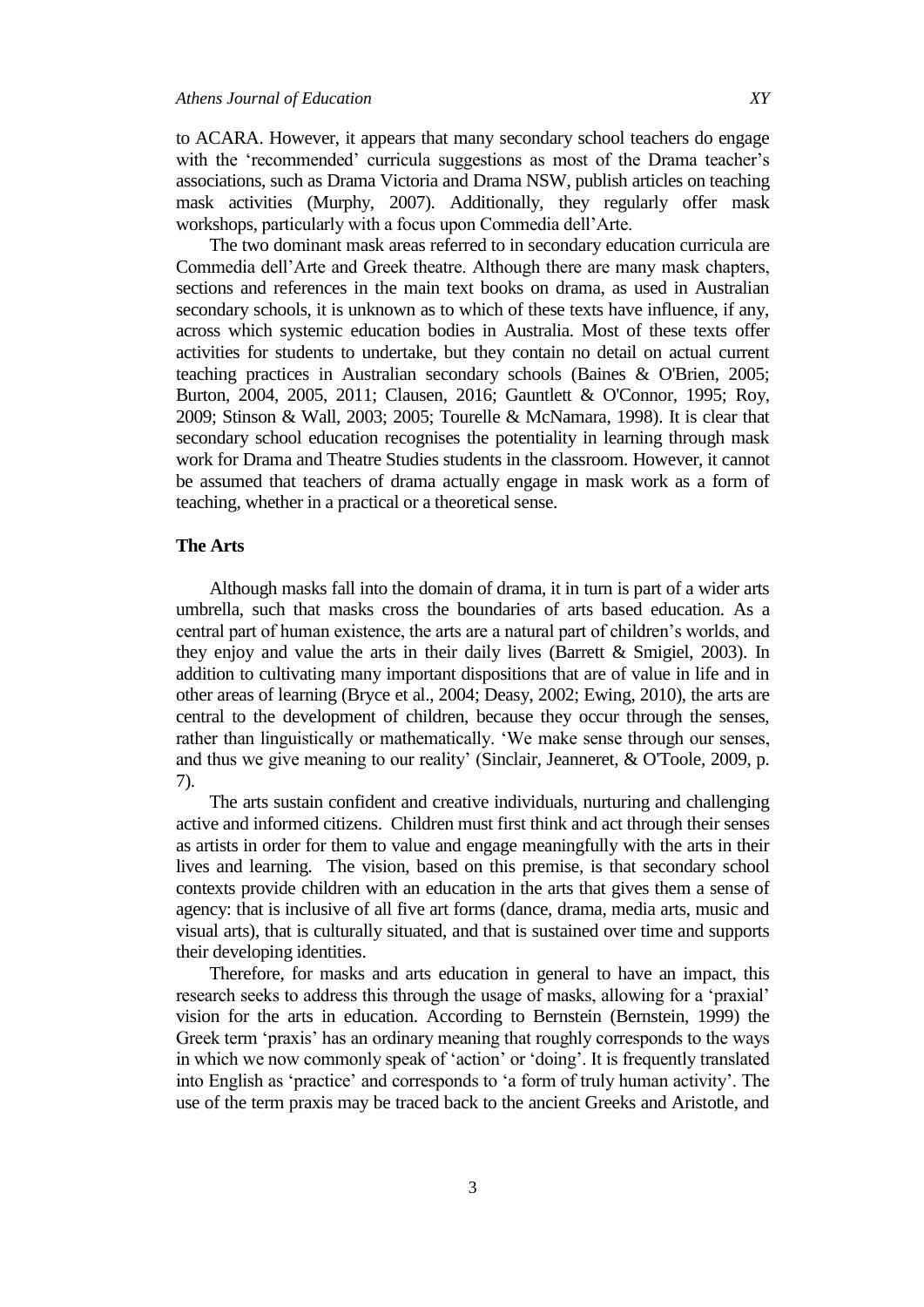questions surrounding praxis have been considered by philosophers including Hegel, Marx and Dewey (Bernstein, 1999). Praxis has most recently been associated specifically with education through the work of Freire (Freire, 2017), who originated from the Frankfurt School and Critical Theory tradition, in the context of education as a means of human transformation and liberation, and refers to "action" or "practice" in an area of human activity. Praxis refers to "doing" a human activity and all that this involves. In the arts this means understanding the arts as a particular form of human endeavour in all of its different contexts, meanings and practices.

Alperson (1991) relates praxis to art, and maintains that it is an attempt "to understand art in terms of the variety of meaning and values evidenced in actual practice in particular cultures' (Alperson, 1991, p. 233). For Alperson, cultural context relates to the actual "practice" of art in specific cultures. Elliott (1995), when writing about music education, maintains that music as praxis revolves around music as particular kinds of human doing-and-making that are purposeful, contextual and socially-embedded. For these authors, praxis refers to "action" in the sense that the action is an intentional, conscious and culturally determined human activity. Thus, in the embodied learning experience, adolescent children can explore identity whilst understanding the world and accessing the curriculum (Roy, Baker, & Hamilton, 2019).

Praxis is also defined in educational terms by Kolb as a process of cyclical learning using reflection (Woolfolk, 2013) Freire takes this further and discusses praxis and reflection being a politically empowering tool in education (Freire, 2017). However, in this research, the focus of praxis is derived from a theatrical/ arts-based perspective originating from the Greek definition.

#### **Drama Education**

Given that drama may contribute to social development and educational impacts, as shown by the work of Geese Theatre (Baim, Brookes, & Mountford, 2002), it is surprising that empirical examination of the implementation of drama as a pedagogical tool still remains underdeveloped. A key exemplar of this is the methodologies of using drama with offenders who have been institutionalised, and the impact it has upon those individuals and their sense of identity and place in society (Baim, Brookes, & Mountford, 2002; Smith, 1984; Wilsher, 2007).

A meta-analysis of arts research was published in a special edition of the Journal of Aesthetic Education (Winner & Hetland, 2000). This explored many of the academic assumptions of art"s impact on learning and, whilst it revealed correlations to learning achievement in different domains, in the majority of cases empirical research was only able to ascertain limited or no causal relationships.

Correlation is not Causality. First, it is important to distinguish between correlations from causal claims. Many studies demonstrate that students who choose to study the arts are higher academic achievers than those who do not choose to study the arts. However, we can conclude nothing from this finding about whether or how arts education **causes** improved academic performance (Winner & Hetland, 2000, p. 5).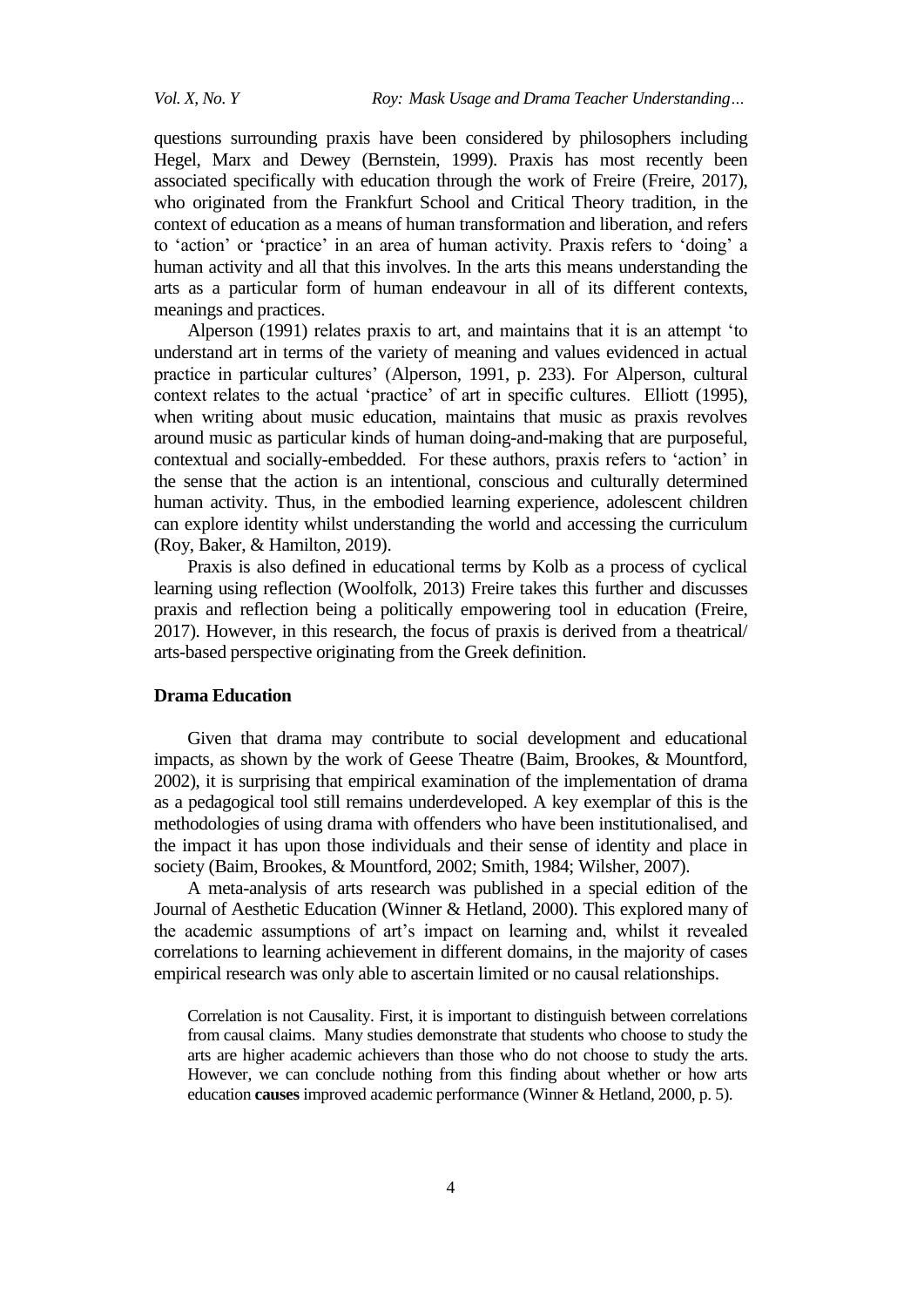Wright and Pascoe have written further on the wider mental and social benefits that drama and arts learning bring to the individual (Wright & Pascoe, 2015).

The Arts offer both tools for inquiry as well as expression; they offer both depth through linking cognition, affect and somatic ways of knowing, and breadth through multi-modal forms for sharing and engaging with diversity of viewpoints, experience, ideas and visions. In this way, participants are linked through sharing what is life affirming and what has meaning (Wright & Pascoe, 2015, p. 296).

When coupled with the ideas of masks as a social anthropological or ethnographic study, the possible role of the mask, and their power in delivering the arts to students, is apparent. Adding the sociological influence of the mask, and its potential in education and the arts, there is a clear correlation between identity exploration and mask exploration in the classroom.

Masking allows the individual to act on the wish or need to express "I am not myself", and by the communal endorsement of the larger deception that "we are not ourselves", humans could bridge the gap with nature ... Play allows for the improvisational, the unexpected, leaving the spirits of people open to new and sometimes very useful discoveries. Through the deception of the masquerade, people could act without being emotionally driven by the direct and sometimes terrifying experience of nature. Establishing a second nature – a virtual reality – allowed people to confront culture/ nature and reinvent identity as mutable nature, and masked humanity continued to dance (Nunley & McCarthy, 1999, pp. 38-39).

One of the core learning processes in all drama curricula in Australia is improvisation leading to play building (Schneider, Crumpler, & Rogers, 2006). At the same time, many practitioners from Europe in the twentieth century developed an interest in applying knowledge and techniques from Commedia dell"Arte, particularly improvisation and play building. It is of no surprise, therefore, that whilst not mandating a study a Commedia dell"Arte, the written curricula actively "encourage" the serious study of Commedia and mask work, but it is not mandated (Board of Studies NSW, 2003; Queensland Studies Authority, 2007; Victorian Curriculum and Assessment Authority, 2017a; 2017b). It is therefore possible for a teacher of drama or theatre studies in Australian secondary schools to never be required to teach any element of mask. This is still the case with the new Australian Curriculum, The Arts (ACARA, 2015b), where no area of mask work is prescribed.

## **Masks and Education**

Whilst there is a growing variety of reading on performance-based masks work, academic education texts on teaching in the arts make scant, if any, reference to masks (McCaslin, 2006; Morgan & Saxton, 1987; Neelands & Dobson, 2000; Posten-Anderson, 2008; Sinclair, Jeanneret, O'Toole, 2009; Somers, 1994; Wright, 2003); and masks are often focused more upon in relation to their creation as an artefact rather than a performative object. Educational drama texts from both the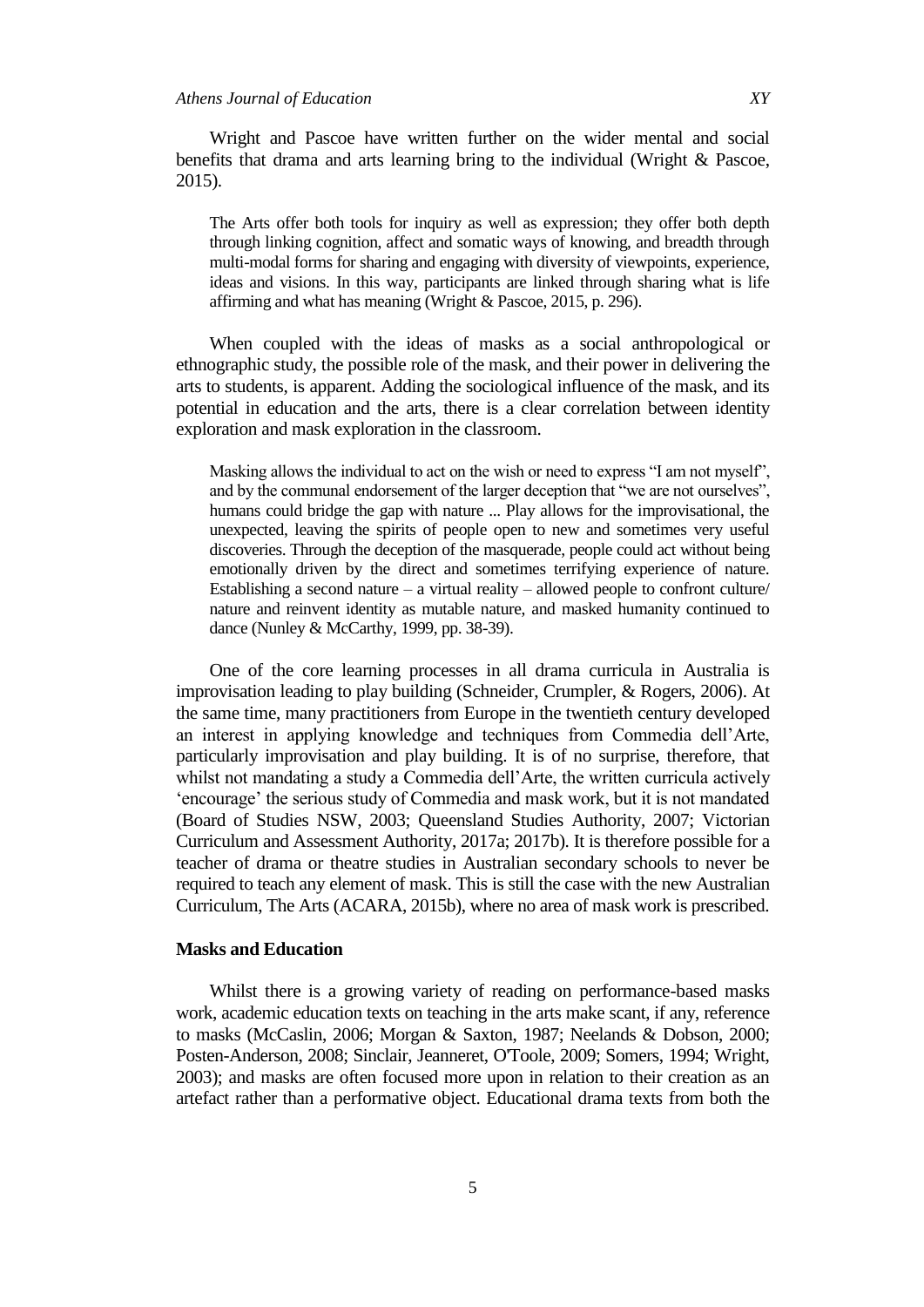United States and the United Kingdom have at times chosen to minimise the use of masks in the classroom.

The mask, though less versatile, is closely related, serving many of the same purposes (as puppets) (McCaslin, N., 2006, p. 140).

It is unlikely that all the masks made by a class will "work" (Somers, 1994, p. 44).

The relationship to the arts and drama of non-academic outcomes is clear, though the separation of the two, academic and non-academic, is open to question (Batdi & Batdi, 2015; Özbek, 2014; Podlozny, 2000). What is clear is that selfesteem, life satisfaction and a sense of purpose and meaning are supported through engagement with the arts and with drama (Rose-Krasnor Busseri, Willoughby, & Heather Chal, 2006; Shanahan & Flaherty, 2001).

There is a visible impact of creative activity on the development of an individual"s self-creation. The ability to experience oneself as an object of creativity is the condition for a creative attitude. It is assumed that as a result of creativity and through creativity a child may enrich knowledge of themselves, gather positive experiences from their own actions which in turn enhances their positive self- esteem (Galaska, & Krason, 2011, p. 5).

Drama, as applied through a constructivism perspective, can also be used as a pedagogical tool through the self-discrepancy theory (Cole, 1996). Self-discrepancy theory is an aspect of self-concept or identity. It is an understanding of the relationship and differences between:

- How I see myself.
- How I ideally like to be.
- How I think I should be.

This is important as it recognises and validates the sense of self whilst opening up the potential for other"s sense of self-identity (Austin, 2005; Woolfolk, 2013). It forces the individual to not only recognise the possibilities but, if applied with the two cognitive dimensions of the theory, domains and standpoints, then the individual can explore alternatives and make informed choices. Drama is recognised as having a significant impact on an individual"s self-discrepancy, through its use of making (Wright, 2006).

The domains of the self are the foundational basis of Self-Discrepancy Theory – actual, ideal and ought self (Wright, 2006). Standpoints or self-representations of the self are positional aspects of who we are and who others are being. When we link this to the theories of mask as representing the 'other' and tie this to drama pedagogies, such as invisible theatre (Boal, 1998) or other role-playing techniques, the potential for harnessing the self-actualisation of students in the classroom is apparent.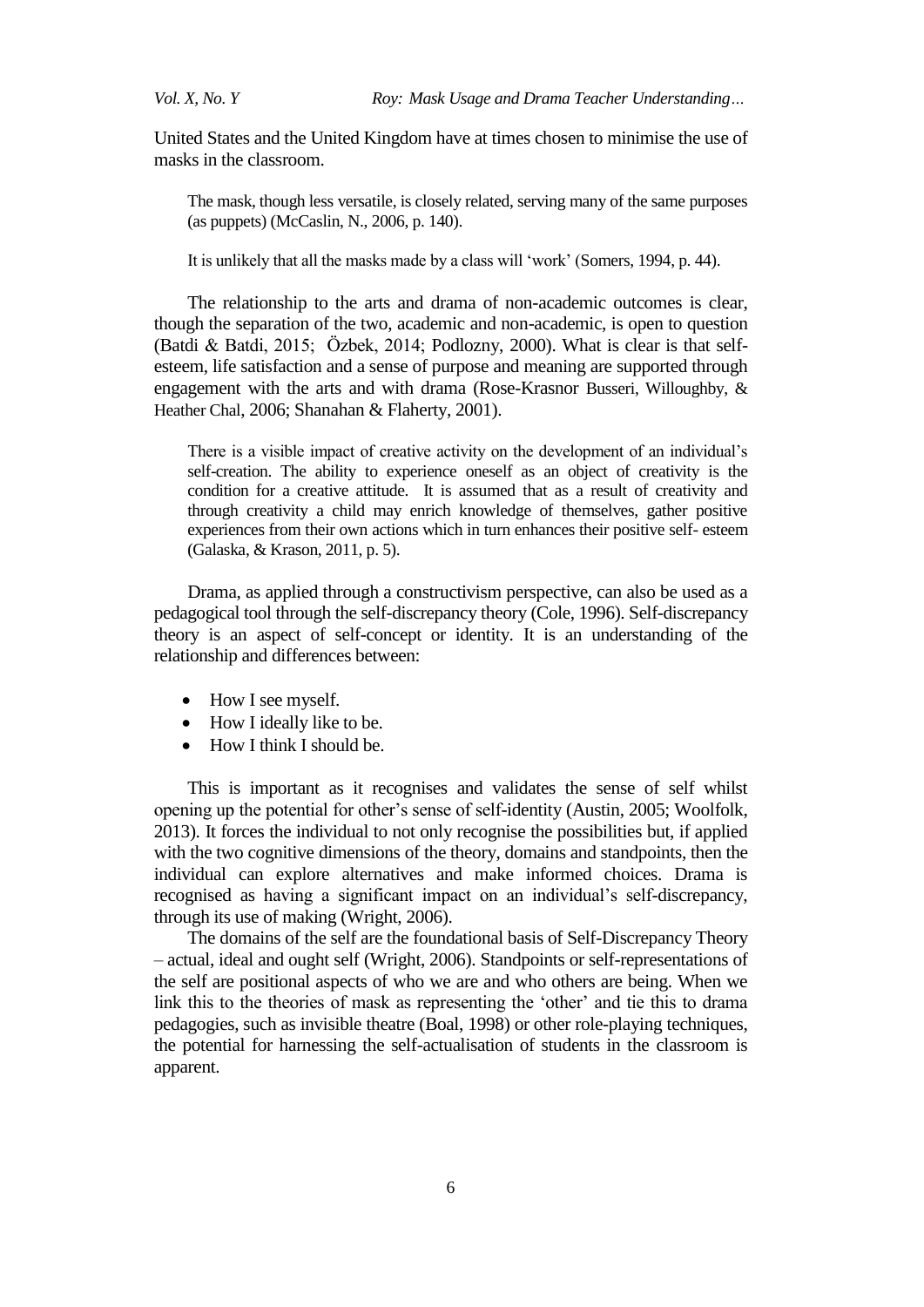The question of whether actors should work on a role from the inside (through emphatic identification with the character's psychology) or from the outside (by manifesting character through physical imitation of observable social behaviour) was rendered irrelevant in Saint-Denis"s work with neutral masks. Such an inner/outer dichotomy often troubles actors who train in Strasberg"s Method but spend most of their working life having to act to order as a consequence of the technical requirements of stage, television, or film. Mask was to teach the student actor an improvisational process that integrated the consciousness of aesthetic form with the experience of subjective impulse in performance. By developing a corporeal economy appropriate to expressing the personality of the mask, the student would acquire a physical discipline that prepared him for the performance of a wide range of dramatic styles (Gordon, 2006, p. 163).

Anthropologically, the mask has been used as one method to support an understanding of identity and our place in society, and, to quite an extent, it still is (Alexander, 2015). With identity formation and development having a considerable impact on adolescents (Erikson, 1980), coupled with theatre practitioners' application of masks in actor training and performance development throughout the ages (Hartnoll, 1998), it is apparent that masks have the potential to be valuable "found" objects to use within the classroom (Roy, 2016a). Textual evidence of both curriculum application (McCaslin, 2006) and supporting students with recognised needs (Bundy, Land, & Murray, 2002) also indicate that masks can be used within educational contexts and thus potentially benefit students. To what extent this is the case in Australia is the question.

Drama offers the potential to create successful students and productive citizens. If society wants to harness all their students" potentials and improve their results beyond the limitations of standardised testing, it needs to consider how the curriculum can support not only academic success but also the wider health and emotional outcomes required for students to become successful participants in society, not marginalised. It is interesting to note that, in the most successful education systems in the Northern Hemisphere, drama is an integral part of the curriculum (Cziboly, 2010).

Theatrical practice is distinct from educational practice, though theatrical practice helps to inform the rationale and possible impacts and resonances of drama in education. Masks have been shown to develop a performer"s physicality and control (Grotowski, 2002; Leiter, 1991; Saint-Denis, 1982). Through analysing drama in classroom contexts, it is possible to delve into the impact of mask usage on the psychology and developmental learning of adolescents (Roy & Ladwig, 2015). The part that the physicality of mask usage plays in learning and development is of special interest in general classroom contexts. One specific area of focus in the current study that has developed through the research is to investigate the implications of mask usage for students with a specific learning difficulty linked to fine and gross motor skill challenges (Rawal, 2010; Roy & Dock, 2014), in particular dyspraxia, given the physical coordination challenges it presents without intellectual disability (despite it being classified as a neurological 'disorder'). It has been shown that drama potentially has a positive effect on those with such a disorder, whether it be dyspraxia, and/or on those with a comorbidity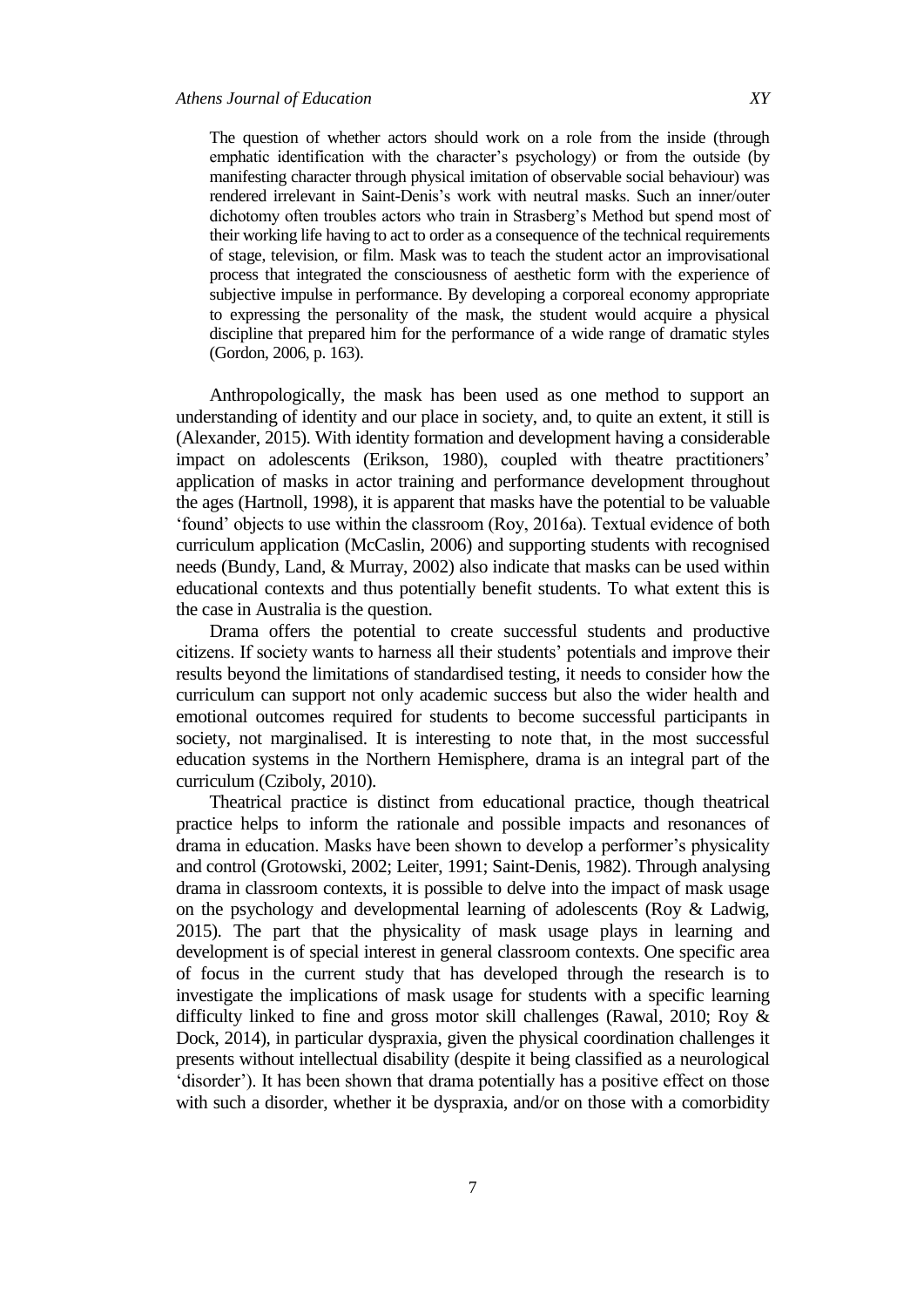such as dyslexia, a developmental language disorder and, indeed, some autism diagnoses, due to the physical praxis focus involved (Roy, 2020).

Masks demonstrate that they can have an embedded place within education in its widest form in society to advance the concepts of humanity. It is not known whether masks are being used within the curriculum which therefore leads to the key question of this research: what methods of mask usage (if any) do teachers teach and use in the teaching of Drama and Theatre Studies in Australian secondary schools?

## **Methodology**

Adopting a Constructivism lens, the research asked teachers to self-report any usages and engagement with masks and their students. That is not to discount the role of curriculum documents. Directives, and potentially more importantly, suggested implementations of requirements (though not mandated), may well influence pedagogical practices in secondary drama.

It is important to note that educational research, and indeed humanities research (this study is easily encompassing both) have specific challenges of recognition in the wider research and academic community. The challenge of the research to have predictive power is as important in education as it is in science research (Weiman, 2014).

Applying this standard does not mean it is necessary to accurately control and predict how every specific student will behave or learn, any more than we can control and predict how every single atom will behave in a physics or chemistry experiment. It means only that one should be able to predict some meaningful measurable outcomes (Weiman, 2014, p. 13).

For the initial data collection, the researcher decided to use s survey research method in the form of a mixed method survey that contained numerical based questions (quantitative) and open ended questions (qualitative). The purpose of the questionnaire was to provide a snapshot of the population study at one particular time. There were several challenges in selecting the respondents.

Australia is a large country with six states and two territories. As it is a federally based nation, each state and territory currently have different curricula. To enhance the study"s feasibility the researcher decided to focus on the three most populated states, where 75% of the population exists, namely Victoria, New South Wales and Queensland. With a combined population of 17.7 million, there are 1,187,000 young people aged 15-19 in this combined region (ACARA, 2016). This age group is critical to the study as, whilst drama is taught across all age groups, at certificate level learning, there is a requirement for teachers to have specific knowledge content qualifications. Whilst there is in place a national curriculum that is still to be implemented fully by any state or territory, these three states (New South Wales, Victoria and Queensland) arguably have the more dominant education bodies and curriculum authorities, again due to the large proportion of the population of Australia concentrated in these areas.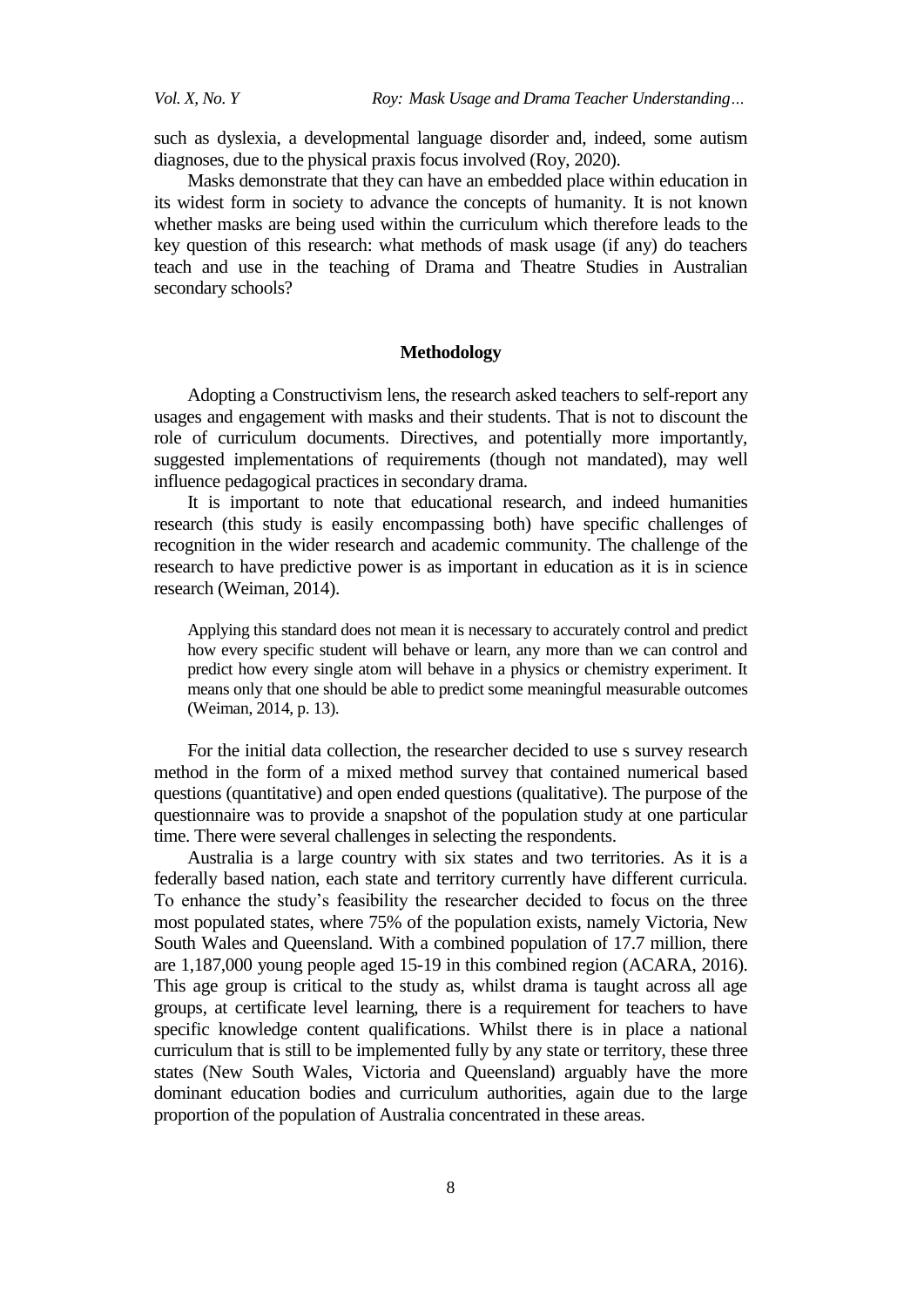With Australia having a large geographical setting and a variety of school systems to engage with, attempting to develop a random, representative sample was not feasible and would never be achievable in the time frame allotted for the study. Instead, the decision was made to ask for volunteer responses through the professional state bodies for drama teaching, namely Drama NSW, Drama Victoria and Drama Queensland. These three state bodies are part of the wider umbrella organisation Drama Australia. Individuals need to actively choose and pay to become a member of their state body (which offers automatic membership) of the national umbrella body. It was assumed that any response from participants chosen from these bodies may offer more engaged and positive applications for pedagogical practices due to the fact that they have actively chosen to engage in wider professional development through opting to join their state professional body of peers. The purpose of these professional bodies is to promote and develop drama teaching within schools, and all members benefit from access to resources and training. Therefore, to be a member it must be assumed that such teachers wish to actively develop their professional practices.

An email requesting volunteer participation was sent through the email/web pages of each of the three state drama associations. The associations (not the research group) sent the email to ensure privacy. The email included a link to an online questionnaire that was hosted by *SurveyMonkey* (www.surveymonkey. com). Participants could access the survey only once.

The use of this process offered both benefits and challenges. Cross-sectional studies are useful in measuring the specific actions, attitudes and behaviours of a given group of people (Aveyard, 2010), such as teachers of drama. The use of electronic forms of surveys are beneficial in that they allow immediate access for participants who can link from the initial email contact to the survey, and the data is available immediately on completion. The participants need to exert no additional effort to return the survey if the web address is included within the response request (Shih & Fan, 2007). The use of a mixed mode of a postal mail and web-based systems must be balanced against the cost and resource requirements of implementation. In the mixed-mode surveys, where respondents were offered both of the response options (i.e., Web or mail survey response modes) at the same time, there was no statistically significant difference between mail and Web survey response rates (Shih & Fan, 2007).

Professional bodies for drama teachers provide support for staff in what are usually small departments of one or two staff. This survey achieved a response of 48 participants (9.6%) for the surveys, with 29 reporting they had been trained in the use of masks. This is acknowledged to be a small sample, but is considered acceptable given that the small size of the curriculum area (with only 500 members across the three states chosen) narrowed the focus down to the specialised content area of masks, and the purely voluntary nature of participation would have inevitable impacts. The positive aspect is that even this small sample has the potential to make important inroads as the first study of mask usage in classrooms in Australia with the potential to support wider-based analysis if the findings indicate benefits for student and learning progression through the use of masks.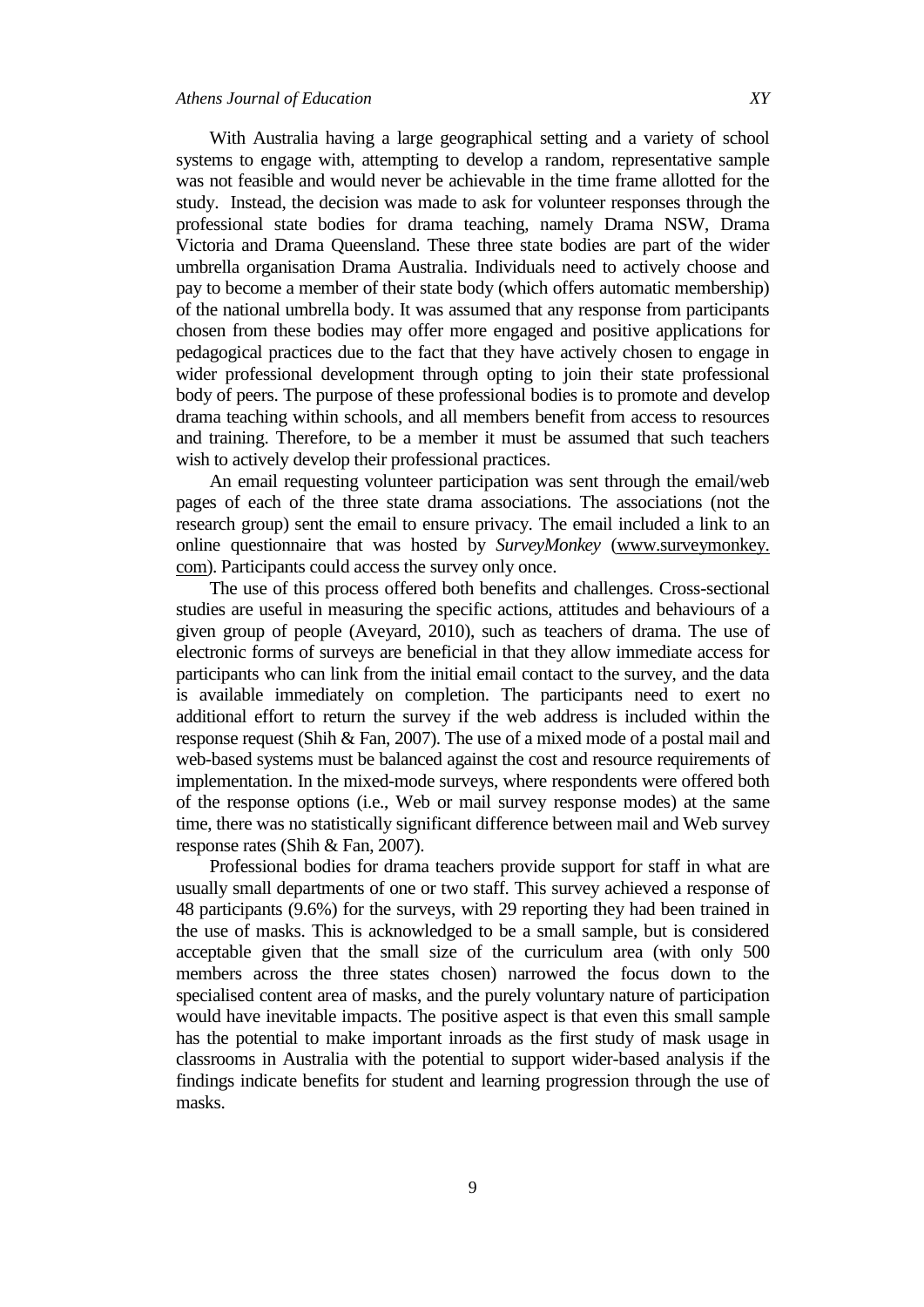This survey included both objective (closed response) and subjective (openended) response formats from a total of 32 questions. The objective questions sought details concerning qualifications and general teacher background; professional experience; courses and programs taught, and the resources used. The open-ended question typically followed an objective stem question. For example, the objectively framed question 16 asked, "Would you choose to attend further courses?" (Yes/No) was followed with an open-ended question, "Please briefly state reasons for your answer to question 16' (followed by three blank lines). Both formats were self-reporting and subject to respondent interpretation (Stenhouse, 1975).

The initial survey sought specific quantitative data in relation to teacher knowledge of masks from higher education training as well as professional development. Respondents were also asked to offer qualitative responses in relation to their confidence in using and understanding mask work. The purpose was to understand teacher perceptions of masks as a form of knowledge, including from the historical and performance viewpoints, and their understanding of the use of masks as a pedagogical tool. Mnouchkine and many other theatrical practitioners (Hodge, 2010) demonstrate that masks can be used in training as a process, not only as an end result. None of this intends to diminish the need for teachers to have a depth of knowledge to support pedagogy (Ladwig, 2008). Teacher knowledge in itself, whilst important, is not seen as the major factor in teacher impact upon student engagement and achievement (Bransford et al., 2005). It is the ability of the teacher to adapt pedagogical approaches to meet the students' needs, rather than just provide knowledge, that has impact (Hattie, 2008).

The questions from the survey were derived from the gaps in the literature, as well as an analysis of mask connections to the various Australian curriculum based on the researchers" two decades plus of international experience in Drama Education. The questions were peer reviewed.

## **Descriptive Analysis**

The responses regarding the distribution of genders were eight male and 40 female respondents from a total of 48. No respondent self-identified as being of Aboriginal or Torres Strait Island descent, although one respondent did not answer this question. Twenty-two respondents stated that their initial teaching qualification was as part of an undergraduate degree, and eight of these teachers were those who identified as primary specialists. Thirty-one respondents stated that they had a diploma or Masters qualification in teaching and 26 of these were initial teaching qualifications, with five having undertaken further diploma work (Table 1).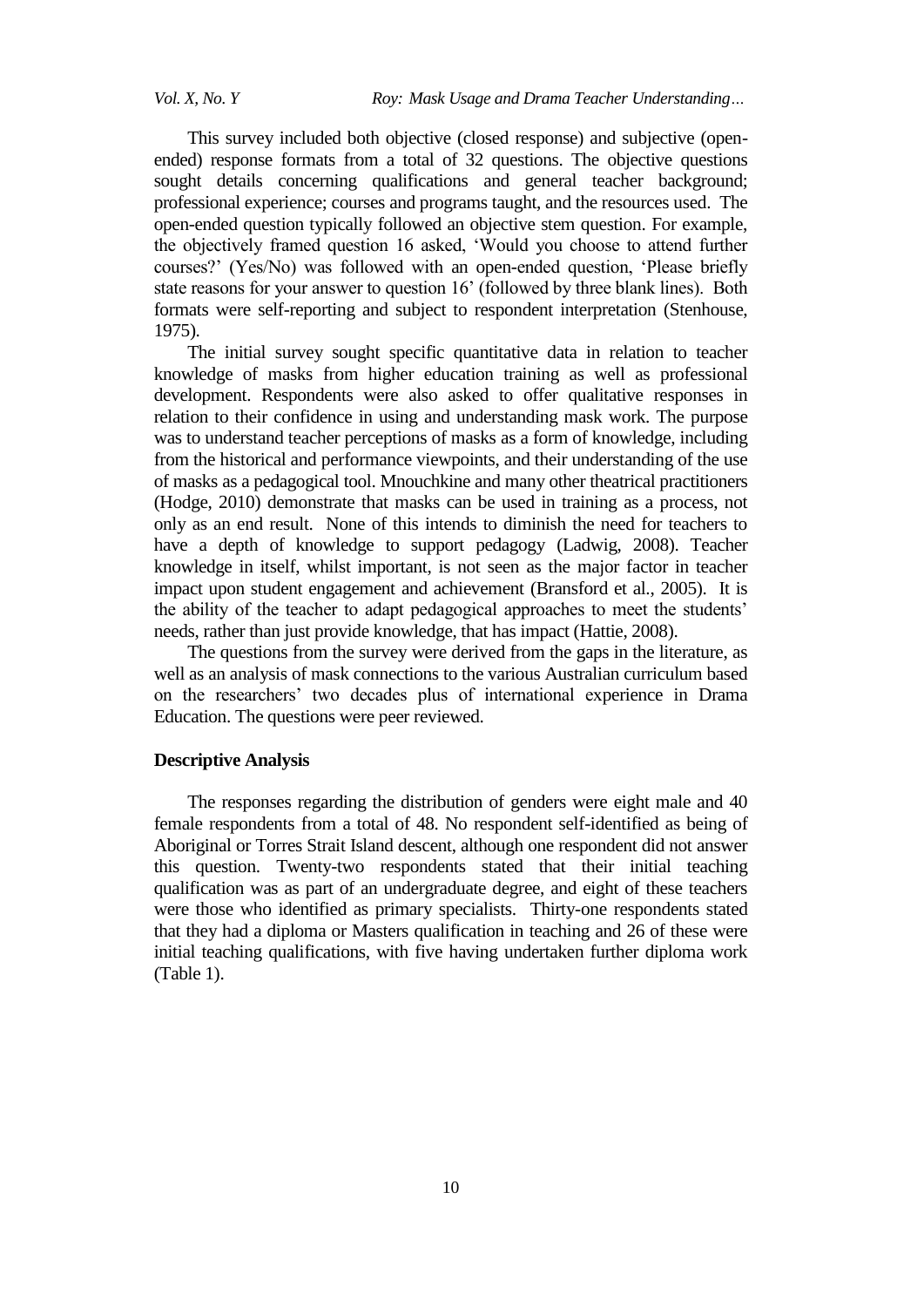| <i>Table 1.</i> Qualifications                  |          |    |
|-------------------------------------------------|----------|----|
| Accelerated teacher training qualification      | $0.00\%$ |    |
| 2 or 3 year teacher qualification               | 4.17%    |    |
| 4 year education/teaching qualification         | 41.67%   | 20 |
| Bachelor degree other than education            | 41.67%   | 20 |
| Diploma in Education                            | 22.92%   | 11 |
| Postgraduate certificate or postgraduate degree | 35.42%   | 17 |
| Masters in Teaching                             | 4.17%    |    |

In addition, 10 respondents had completed a Masters in Education or another subject area, with eight specifically in Education (Table 2).

| <b>Masters in Education</b>           | 16.67%   |  |
|---------------------------------------|----------|--|
| Masters in another academic subject   | 4.17%    |  |
| Doctorate in Education                | $0.00\%$ |  |
| Doctorate in another academic subject | $0.00\%$ |  |
| Other degree                          | 2.08%    |  |

*Table 2.* Additional Qualifications

With most respondents teaching in the secondary sector, it is interesting to note that of the 41 respondents teaching secondary, only 17 (35%) had taught all Years 9-12. This raises questions as to the provision of drama across the continuum of learning in Australian schools in regard to which further research may be of use.

In terms of mask usage, five of the nine primary respondents (55.6%) used masks in their teaching practice. One primary teacher did not respond to this question. Twenty-nine of the 39 secondary respondents (74.4%) used masks. Seven secondary teachers did not respond to this question.

Of the 48 respondents, 29 (60.5%) stated they had undertaken mask training in their teacher training courses. In addition, 26 respondents (53.5%) had undertaken additional mask training, the majority of which was not provided explicitly by their education body but through conference attendance. Nineteen (39.5%) had undertaken no training in masks whatsoever and, of those, five (10%) engaged with masks in the classroom but had no specific training in their usage.

| <b>Response</b>        | Percentage | <b>Number</b> |
|------------------------|------------|---------------|
| Yes                    | 65.85%     | 27            |
| Not sure               | 14.63%     |               |
| No                     | 17.07%     |               |
| n/a                    | 2.44%      |               |
| <b>Total responses</b> |            |               |

*Table 3.* Teacher Confidence in Mask Usage

Teacher survey respondent comments to Q16, "Would you choose to attend further courses (specialist courses/workshops in mask usage/work outside of your qualification)?' were as follows: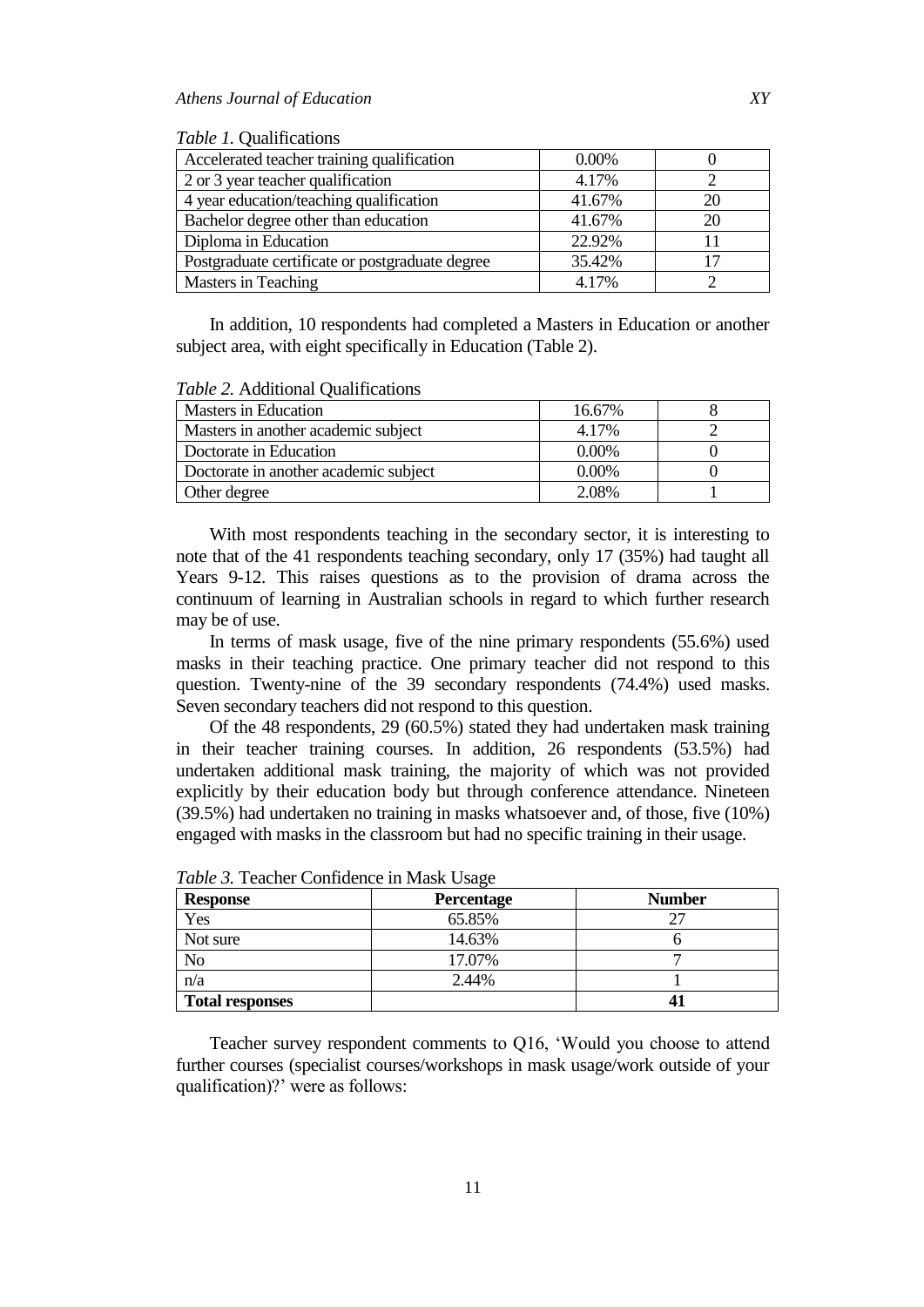*Vol. X, No. Y Roy: Mask Usage and Drama Teacher Understanding…*

*PD helps you to know certain traits of movement associated with the mask or background information*. *Too long ago and not enough time in workshop*. *The works briefly completed at university were practical workshops that enabled me to realise how the mask can assist in character development*. *Clarified method for engaging with mask and creating character*. *I generally bring in an expert to teach masks when needed for a production. I would like to have more knowledge to enable me to teach mask work*.

There was a direct association in participants responses between confidence in using masks (Table 3) and the uptake of using masks; with those that had training either during their pre-service course work or through in-service/workshop attendance. Respondents who had mask training also noted confidence in mask usage. In addition, of the 30 extended responses, three specifically connected the specialist courses/workshops to general drama teaching.

*Mask is a fantastic way for students to view drama and the world through the eyes of 'the other'*.

*The works briefly completed at university were practical workshops that enabled me to realise how the mask can assist in character development*.

*Clarified method for engaging with mask and creating character*.

An additional teacher survey respondent comment to Q23, "Are there any additional comments you would like to make in relation to this topic?' was:

*I think that if I had more mask training, I'd use them more frequently in my classroom to teach drama/theatre skills and theory*.

## **Mask Usage**

Of the 41 respondents who reported they use masks as part of their teaching, only 32 (78%) reported using physical masks in their classrooms. From this, it can be assumed that, for nine (22%) of the respondents' students, mask work is studied at a purely theoretical level.

The resourcing of masks and text usage is varied for those who use actual masks within their teaching. Three (4.9%) respondents only use masks created by their students as part of their classroom activities. However, 25 (51.2%) of those who bought masks also engaged in mask making activities with their classes. The sourcing of purchased masks varied. The largest source is from specialist mask makers (47.4%). Specialist party/costume shops were used by 14 (29%) respondents, and low-cost, general goods stores were used by 10 respondents  $(21\%)$ .

*It's not sourcing the masks - it is the COST of the masks. Plain white masks are very cheap; Commedia dell'Arte masks are very expensive*. Teacher Survey Respondent *I had very little knowledge of mask use in a class room and have had minimal*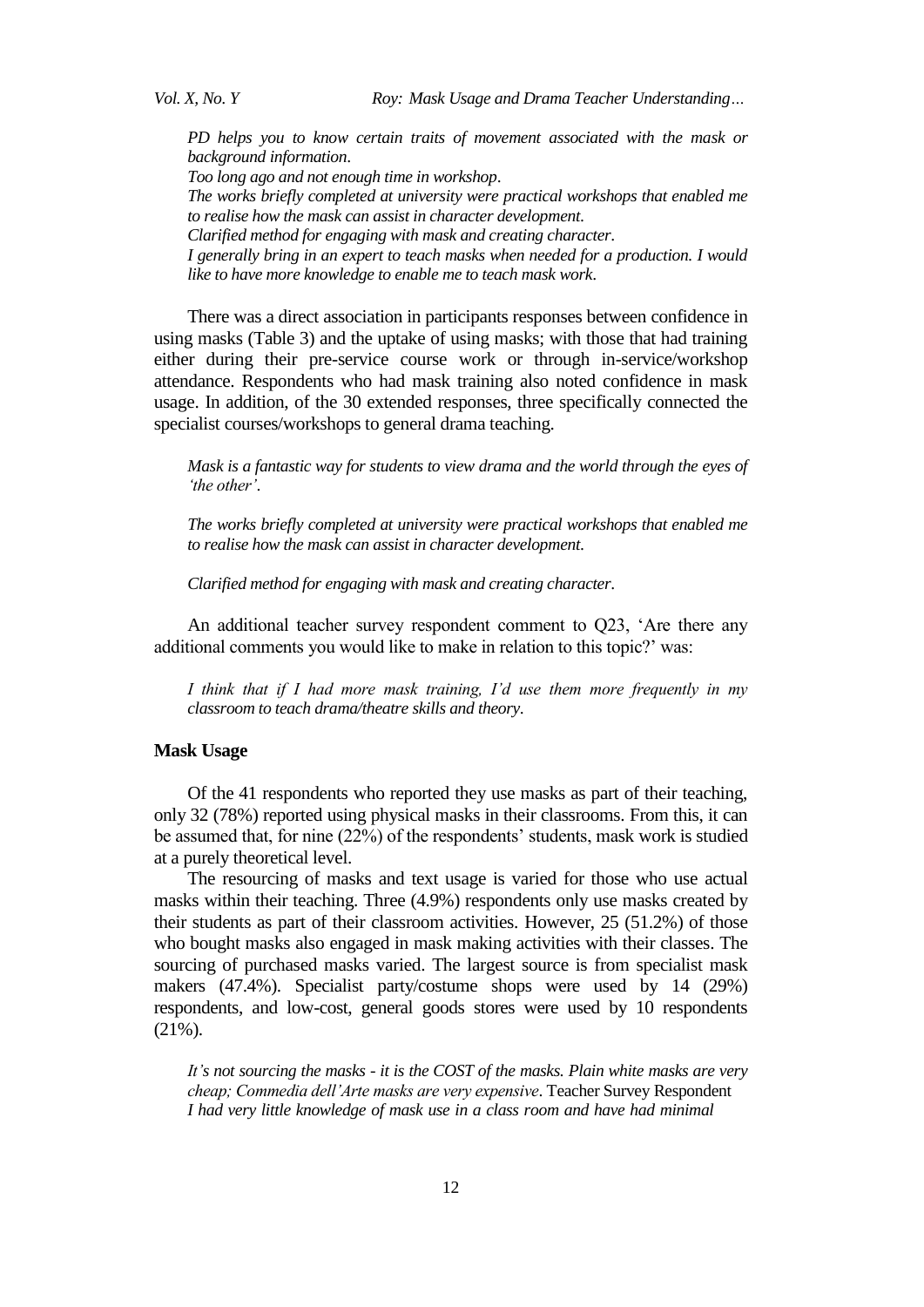#### *resources and even less storage for them*. Teacher Survey Respondent

With regards to texts, 34 (70%) respondents use 'Living Drama' (Burton, 2011), with Centre Stage (Clausen, 2016) and Acting Smart (Bird & Sallis, 2014) also being used widely, but this is specific to different states in the sample (Living Drama – QLD; Centre Stage – NSW; and, Acting Smart – Victoria). The authors of these texts have strong connections with those specific states and their professional bodies representing drama teachers. For staff that had no formal or informal training with masks use, there is on average five pages of content related to mask usage, which is a meagre 2% of the total text content. Of the five most used texts with a collected number of 1033 pages, there is a total of only 33 pages dealing with mask content, nineteen of which are found in Centre Stage alone.

Of the respondents who stated that they used physical masks in the classroom (as opposed to only theoretical/abstract engagement with mask knowledge), the majority were in secondary classes, Years 9-12 (31 of the 32). Only one respondent out of nine primary teacher respondents reported that they used physical masks in the primary context. There was no answer provided by seven respondents.

### **Drama Learning Topics**

Masks are used in a variety of learning topics with the teaching of Drama. One point of interest in the data was the disconnected nature of different mask topics, with some teachers touching on some mask topics but ignoring others. This suggests that, for some teachers, knowledge and the use of mask is partial or siloed. As an experienced drama teacher, I looked at those multiple topic areas in the Curriculum F-12 that had the potential for mask usage in teaching and developed a tale of topics (Table 4), whilst crosschecking with curriculum document content suggestions and Australian drama teaching text books.

| <b>Drama Learning Topic</b> | Percentage of 35 | Response no. |  |
|-----------------------------|------------------|--------------|--|
|                             | respondents      |              |  |
| Improvisation               | 54.29%           | 19           |  |
| Playbuilding                | 48.57%           | 17           |  |
| Characterisation            | 42.86%           | 15           |  |
| Commedia dell'Arte          | 88.57%           | 31           |  |
| <b>Greek Theatre</b>        | 68.57%           | 24           |  |
| <b>Physical Theatre</b>     | 51.43%           | 15           |  |
| Voice                       | 14.29%           | 5            |  |
| Movement                    | 60.00%           | 21           |  |
| Stanislavski                | 2.86%            |              |  |
| Meyerhold                   | $0.00\%$         | 0            |  |
| <b>Brecht</b>               | 31.43%           | 11           |  |
| Boal                        | 2.88%            |              |  |
| <b>Brook</b>                | 0.00%            | $\theta$     |  |
| Lecog                       | 17.14%           | 8            |  |
| Suzuki                      | 11.43%           | 4            |  |

*Table 4.* Mask Usage in Drama Learning Topics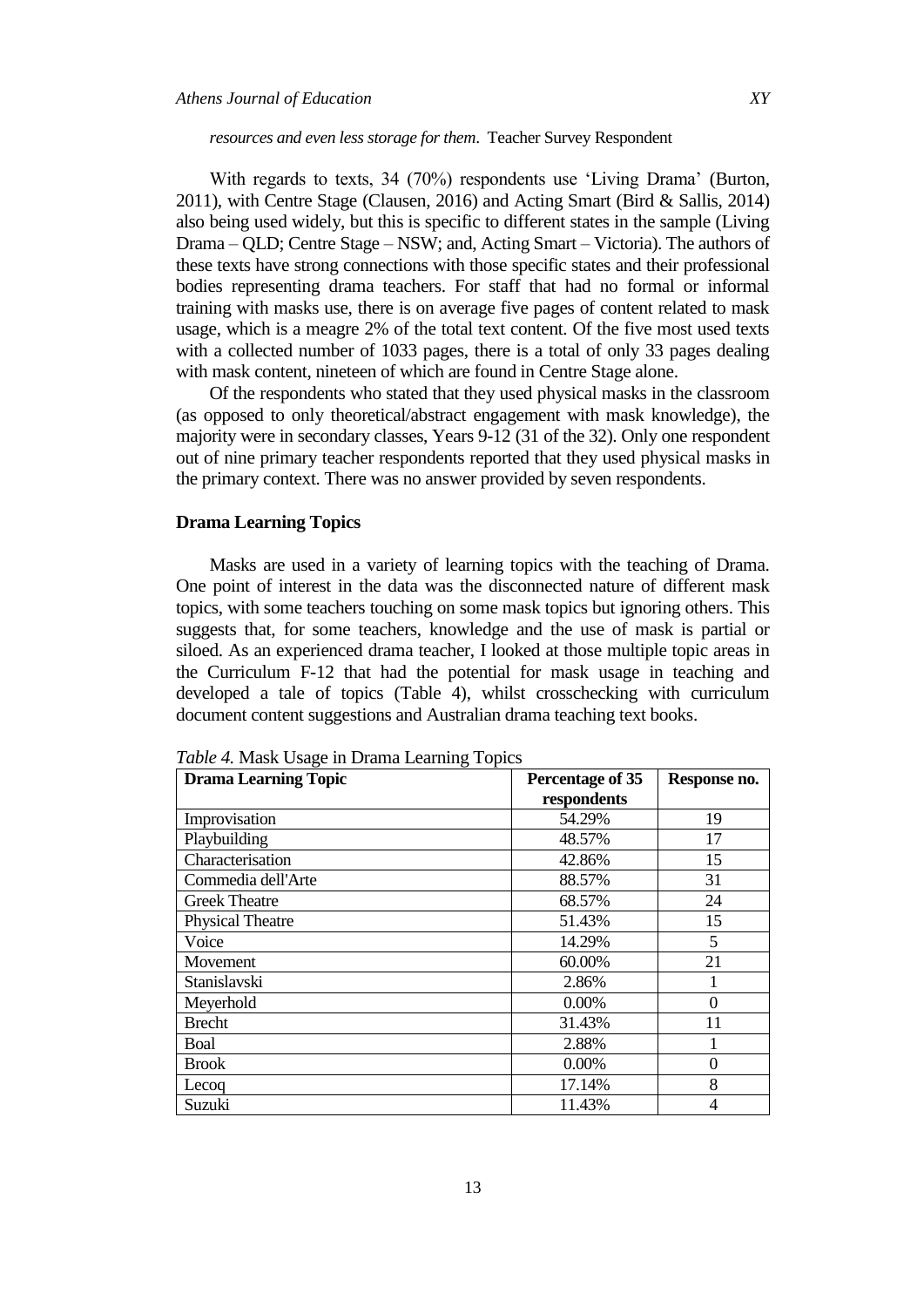*Vol. X, No. Y Roy: Mask Usage and Drama Teacher Understanding…*

| <b>Street Theatre</b>                            | 14.29%   | h              |
|--------------------------------------------------|----------|----------------|
| Verbatim Theatre                                 | 5.71%    | $\overline{2}$ |
| Tragedy                                          | 14.29%   |                |
| Comedy                                           | 17.14%   | n              |
| <b>European Theatre</b>                          | 5.71%    | ∍              |
| <b>American Theatre</b>                          | 2.88%    |                |
| Australian Theatre - traditional or Contemporary | $0.00\%$ |                |
| Aboriginal and Torres Strait Islander Theatre    | $0.00\%$ |                |
| <b>World Theatre</b>                             | 17.14%   | 8              |
| Asian Theatre                                    | 28.57%   | 10             |

Masks as a tool are used in Greek theatre and Commedia dell"Arte, and the responses reflected this in that 33 (69%) engaged with masks and Greek theatre and 43 (89%) with masks and Commedia dell"Arte. Generally speaking, masks were not used within the teaching of either comedy (17% of respondents) or tragedy (14% of respondents). This is despite the importance of Commedia dell"Arte, which literally means the Art of Comedy, and is the basis of many comic precepts that is still widely used today (Griffiths, 2004), and the fact that Greek theatre, as the basis of tragedy theory as well as comedy (Kitto, 1961), use masks. A no point in the responses did staff link these separate knowledge areas in their responses. This is particularly significant, because in New South Wales, when studying tragedy, students have to study Greek play texts from a performance point of view as required by the course prescriptions (Board of Studies 2008). A series of question responses used a Likert scale of one to six to elicit more nuanced responses, with the opportunity for respondents to add in additional qualitative comments. The data collected had ordinal value in that the order mattered though not the specific difference within the Likert scale.

The respondents made the following comments in relation to mask usage with specific learning topics:

*Practice in the use of Commedia and Basel Masks has meant that I have been able to confidently teach using these resources. Extended to movement units - mask units history, productions etc*.

*Great understanding of 'neutral mask' and commedia*. *More confident in Commedia dell'Arte; more knowledgeable in mask making; More knowledgeable in teaching history of Mardi Gras*.

*I've explored a wide range Commedia, neutral, character, Balinese*. *Commedia is all about using the mask to create the character. PD helps you to know certain traits of movement associated with the mask or background information.*

*Explored different styles (Commedia, Noh)*.

An exploratory factor analysis was undertaken in *IBM, SPSS Version 23* using a Varimax rotation with Kaiser Normalization that converged in seven iterations (Figure 1). There were three key areas of mask found through disposition and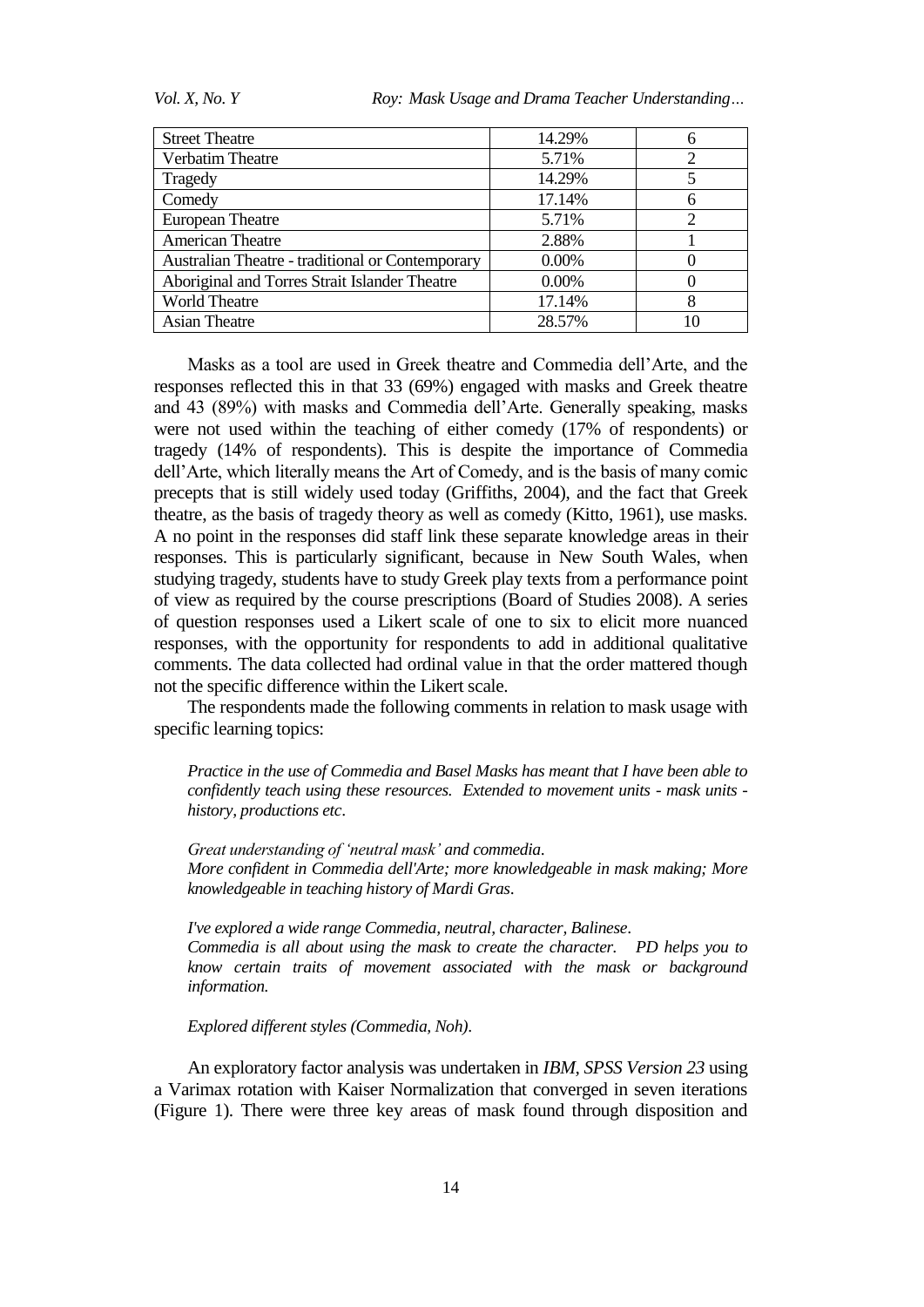application: pro-mask usage dispositions, negative mask usage dispositions and general mask usage topics. Negative mask usage correlations were reversed to positive, to allow for comparison.

There was a positive correlation between those teachers that had positive views towards masks in the classroom, the amount of training in masks received and their engagement with them, and those who interpreted more negative aspects of mask usage in the classroom and who had less mask training and usage.

|         | Rotated Component Matrix <sup>*</sup>                                   |           |              |        |        |            |
|---------|-------------------------------------------------------------------------|-----------|--------------|--------|--------|------------|
|         |                                                                         | Component |              |        |        |            |
|         |                                                                         | ۰         | $\mathbf{2}$ | з      | 4      | 6          |
|         | I feel I have strong skills in<br>teaching with masks.                  | 915       | .059         | $-277$ | $-081$ | 064        |
|         | I enjoy teaching practical mask<br>work.                                | 889       | .209         | .229   | 317    | .055       |
| promask | I enjoy teaching with masks.                                            | .861      | .199         | .188   | 323    | 173        |
|         | I teach Commedia dell'Arte with<br>masks.                               | 847       | .249         | .063   | .330   | $-219$     |
|         | I use masks to teach many<br>different topics.                          | .814      | .310         | .083   | .021   | 325        |
|         | Masks are irrelevant in Drama<br>teaching.                              | $-103$    | $-942$       | $-011$ | $-120$ | $-093$     |
| Negmask | Mask work is of historical interest<br>only                             | $-135$    | $-863$       | $-296$ | .090   | $-251$     |
|         | Mask work is useful in teaching<br>Drama.                               | .173      | .856         | 339    | $-091$ | .107       |
|         | Mask work is a distraction for<br>students.                             | $-319$    | $-788$       | $-207$ | $-249$ | .094       |
|         | It is difficult to source masks to<br>buy for use within the classroom. | $-162$    | .078         | 909    | $-118$ | 057        |
|         | Mask work is optional in teaching<br>Drama.                             | $-214$    | $-345$       | $-847$ | .055   | $-245$     |
| Maskuse | I would like to use masks more in<br>teaching.                          | $-048$    | .256         | .788   | $-332$ | $-073$     |
|         | Mask work is engaging for<br>students                                   | .343      | ,453         | .659   | $-131$ | 202        |
|         | Mask work is a required part of<br>teaching Drama.                      | .415      | .025         | 565    | $-284$ | 392        |
|         | I enjoy teaching theory of masks.                                       | .086      | .154         | $-071$ | 855    | $-031$     |
|         | I teach topics in Year 12 with<br>masks.                                | .268      | .153         | $-010$ | .661   | .630       |
|         | I teach Greek Theatre with<br>masks.                                    | .545      | $-162$       | $-057$ | .640   | 370        |
|         | I feel using masks in be<br>classroom a challenge.                      | $-238$    | .095         | .350   | $-577$ | $-197$     |
|         | Mask work is useful in teaching<br>Drama at all times.                  | $-.177$   | .253         | .142   | .139   | 883        |
|         | I teach Asian Theatre with<br>masks.                                    | 433       | .029         | .180   | .109   | <b>BOB</b> |

*Figure 1.* Teacher Responses to Mask Usage (Rotated Component Matrix)

These correlations were also linked to the training of individuals in mask usage (Figure 2). The more training undertaken, the more positive were the attitudes towards mask usage and thus engagement with masks.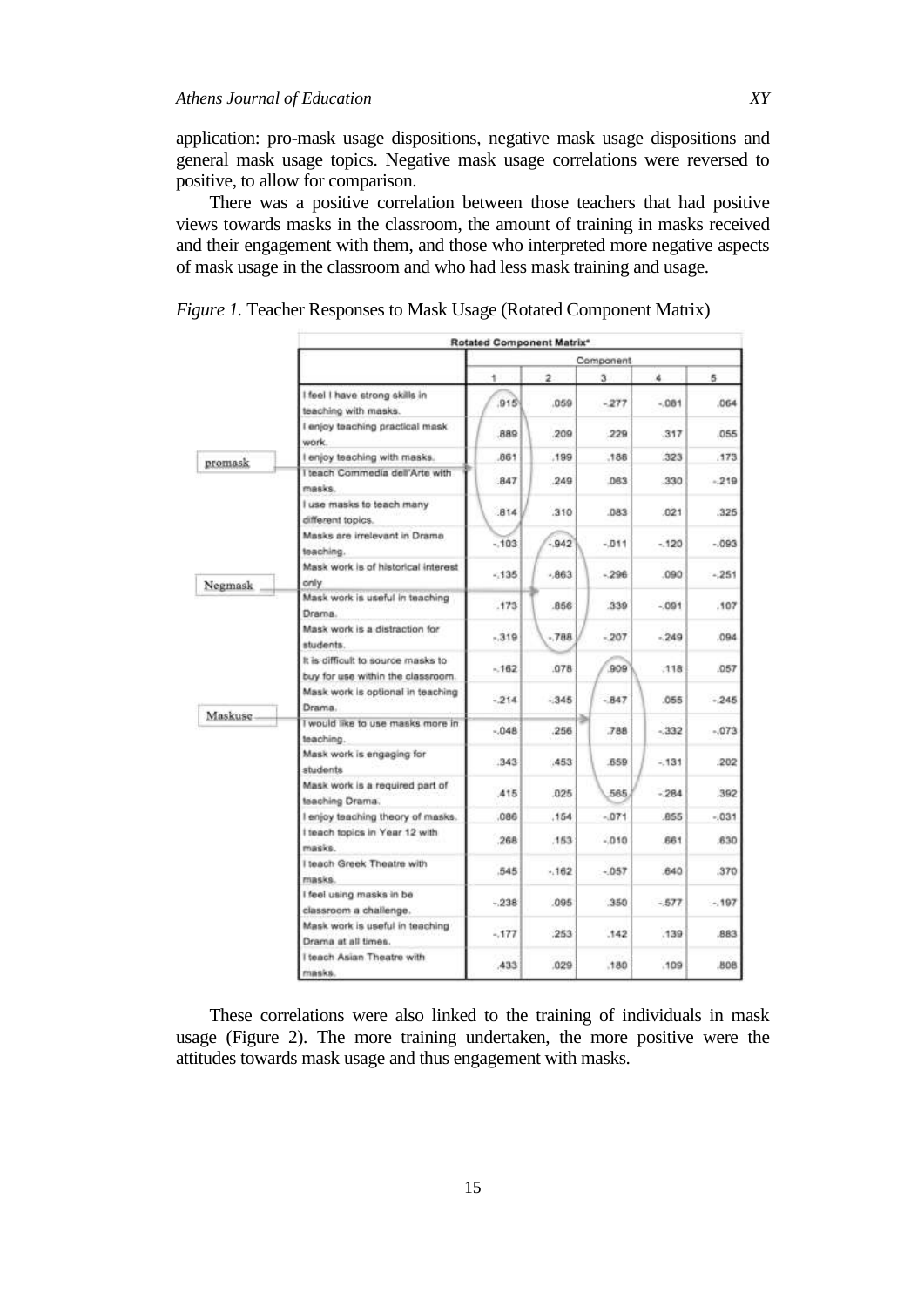



*I think that if I had more mask training, I'd use them more frequently in my classroom to teach drama/theatre skills and theory*. Teacher Survey Respondent

The respondents indicated that masks are used in the classroom but similar to the literature review, used in manners as exemplified by curriculum documents more than in a intersectional way across multiple dram forms. This is separate to the wider anthropological and theatrical engagement with masks.

#### **Conclusions**

There is still limited evidence that schools and Drama courses are using masks other than as a tool for skill development, which may well be limited, or for specific knowledge requirements for specific curriculum. Teacher responses demonstrate a desire to use masks further in their teaching practice and indeed to relate this to wider knowledge and whole school learning but lack the training and experience to do this. The questionnaire responses are a useful starting point to understand the practice of teachers in the drama classroom and their engagement with masks. A limitation to the research was whilst over 300 teaching staff being contacted, only 48 responded. A further potential of study would be to not only have a wider response from teaching staff but have extended interviews or respondents 'unpacking' their mask usage choices. From the data received, it was possible to observe several respondent classes using masks and elucidate student interactions to mask work through observation and group interviews (Roy, 2020; Roy, 2021).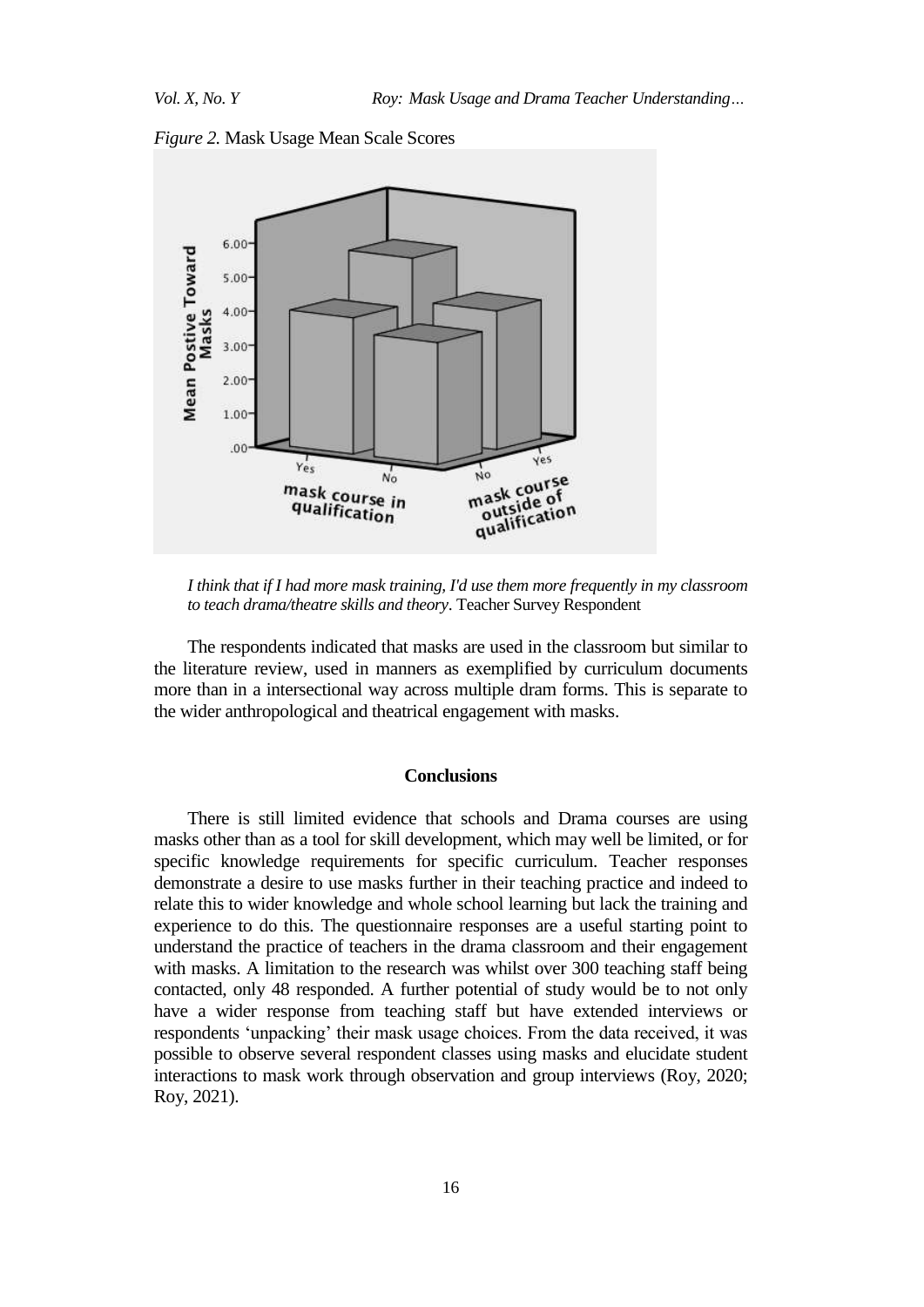*As long as there is support for teachers and they are taught about mask and have time to practice and learn the techniques and have fun mask work should be included in the curriculum.* Teacher Survey Respondent

*Mask work is great for allowing all students to explore body language and gesture and basic human communication of which language is only a small part.* Teacher Survey Respondent

*Theatre is also about stagecraft and masks are the core of many styles.* Teacher Survey Respondent

From the questionnaire data presented, it is clear that drama teachers are engaged with practical learning, and it is in this aspect that nearly four out of five secondary respondents use masks in the classroom (78%). However, there seems to be a disconnection between teacher training in drama and specialist mask training for drama teachers, despite a majority of teachers stating that they felt mask work was engaging and important for curriculum development.

There was also a belief expressed that mask is a specialised area, not necessarily a generalist tool for teaching drama. In their open-ended responses, most of the respondents contextualised their use of masks in relation to specific units of mask work rather than within generalist drama training.

Masks have been widely researched in anthropology and psychology. There is a multitude of historical data relating to the usage of masks in a theatrical context, through such practitioners as Meyerhold, Brecht, Lecoq and Mnouchkine (Roy, 2016b); all of whom there are opportunities to focus on in the Senior curriculum. This is in addition to studying Greek theatre or Commedia dell"Arte in Drama, English or History curricula. Furthermore, is the role that masks have played in the Asia Pacific region, and continue to do so today. Recognising these cultural perspectives can create a greater depth to the learning opportunities available. There is though, a disconnect between the knowledges of mask, their potential for academic and well-being outcomes, and teacher reported usage. Through further training made available system wide and building upon the recognized success of mask application in classrooms, learning experiences using masks could support the academic, social and inclusive outcomes for all students engaged in Drama learning.

#### References

- ACARA (2015a). *The Arts-Sequence of Content F-10*. Sydney: Australian Curriculum Assessment and Reporting Authority.
- ACARA (2015b). *Australian Curriculum: The Arts Foundation to Year 10*. Sydney: Australian Curriculum Assessment and Reporting Authority.
- ACARA (2016). *National Report on Schooling in Australia 2013*. Sydney: Australian Curriculum Assessment and Reporting Authority.
- Alexander, C. (2015). The Invisible War on the Brain. *National Geographic, 227*(2), 30- 51.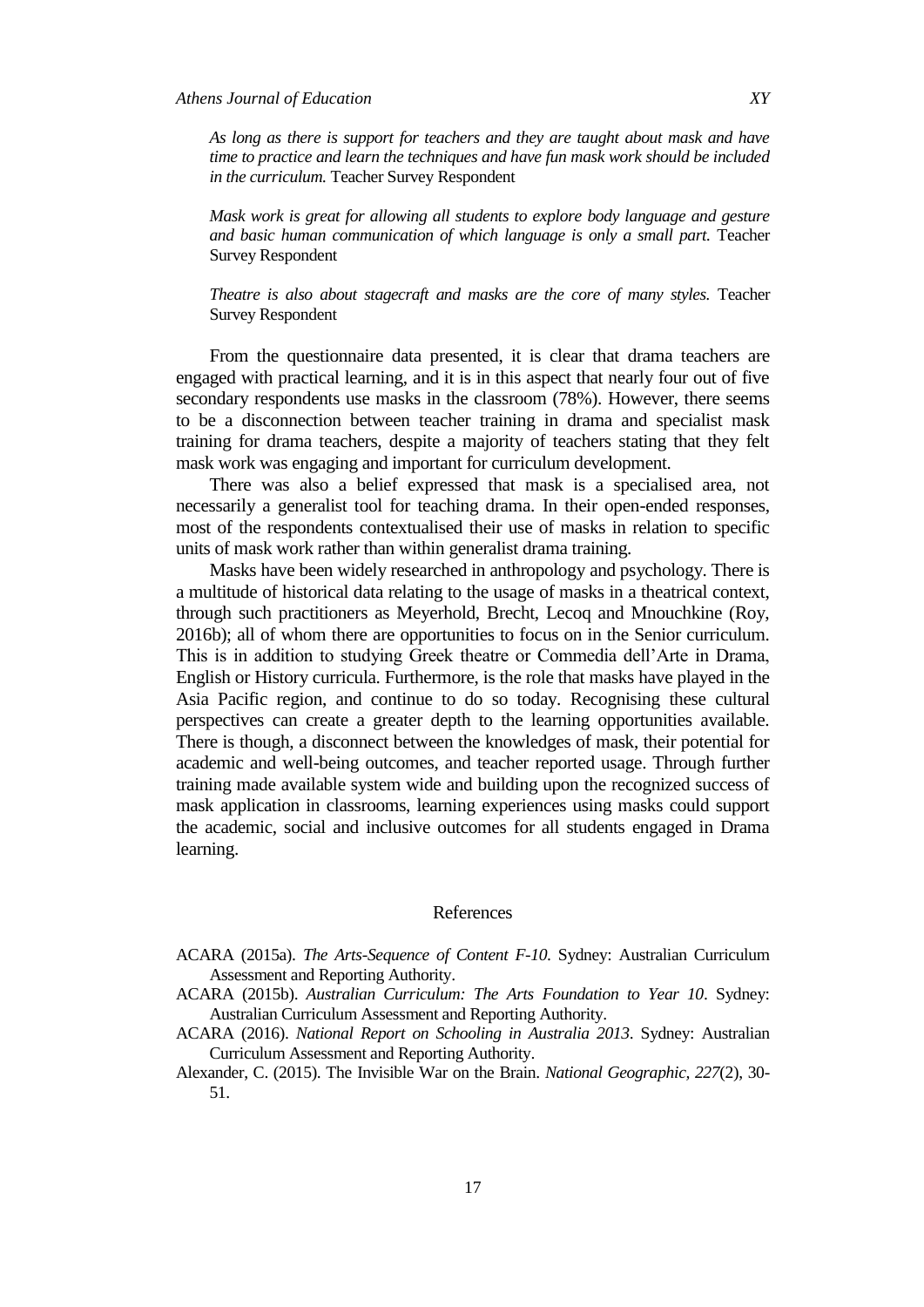Alperson, P. (1991). What should One Expect from a Philosophy of Music Education. *Journal of Aesthetic Education, 25*(3), 215-242.

- Aveyard, H. (2010). *Doing a Literature Review in Health and Social Care*. 2<sup>nd</sup> Edition. New York: McGraw Hill.
- Baim, C., Brookes, S., & Mountford, A. (Eds.). (2002). *The Geese Theatre Handbook: Drama with Offenders and People at Risk*. Winchester, UK: Waterside Press.
- Baines, R., & O'Brien, M. (2005). *Navigating Drama*. Melbourne: Cambridge University Press.
- Barrett, M. S., & Smigiel, H. M. (2003). Awakening the "Sleeping Giant"?: The Arts in the Lives of Australian Families. *International Journal of Education and the Arts, 4*(4).
- Batdi, V., & Batdi, H. (2015). Effect of Creative Drama on Academic Achievement: A Meta-Analytic and Thematic Analysis. *Educational Sciences: Theory & Practice, 15*(6), 1459-1470.
- Bernstein, R. J. (1999). *Praxis and Action: Contemporary Philosophies of Human Action*. 2<sup>nd</sup> Edition. Pennsylvania: University of Pennsylvania Press.
- Bird, J., & Sallis, R. (2014). *Acting Smart Drama* (Version 7). Melbourne: Acting Smart.
- Boal, A. (1998). *Legislative Theatre*. London: Routledge.
- Board of Studies NSW (2003). *Drama Years 7-10 Syllabus*. Sydney: Board of Studies NSW.
- Board of Studies NSW (2008). *Drama Stage 6 Course Prescriptions 2010-2012*. Sydney: Board of Studies NSW.
- Board of Studies NSW (2009). *Drama Stage 6 Syllabus*. Sydney: Board of Studies NSW.
- Bransford, J., Derry, S., Berliner, D., Hammerness, K., & Beckett, K. L. (2005). Theories of Learning and their Roles in Teaching. In L. Darling-Hammond & J. Bransford (eds.), *Preparing Teachers for a Changing World*. San Francisco: Jossey-Bass.
- Bryce, J., Mendelovitis, J., Beavis, A., McQueen, J., & Adams, I. (2004). *Evaluation of School based Arts Education Programmes in Australian Schools*. Camberwell, Victoria: Australian Council for Educational Research.
- Bundy, A. C., Land, S. J., & Murray, E. A. (2002). *Sensory Integration: Theory and*  Practice. 2<sup>nd</sup> Edition. Philadelphia: F. A. Davis Company.
- Burton, B. (2004). *Creating Drama*. 2<sup>nd</sup> Edition. Melbourne: Pearson.
- Burton, B. (2005). *Making Drama*. 2<sup>nd</sup> Edition. Melbourne: Pearson.
- Burton, B. (2011). *Living Drama*. 4<sup>th</sup> Edition. Melbourne: Pearson.
- Clausen, M. (2016). Centre Stage. 3<sup>rd</sup> Edition. Melbourne: Cengage Learning.
- Cole, M. (1996). *Cultural Psychology: A once and Future Discipline*. London: First Harvard University Press.
- Cziboly, A. (2010). The DICE has been Cast. In A. Cziboly (ed.), *Research Findings and Recommendations on Educational Theatre and Drama*.
- Deasy, R. J. (Ed.). (2002). *Critical Links: Learning in the Arts and Social Development*. Washington, DC: Arts Education Partnership and National Endowment for the Arts.
- Elliott, D. J. (1995). *Music Matters: A New Philosphy of Music Education*. New York: Oxford University Press.
- Erikson, E. (1980). *Identity and the Life Cycle*. New York: Norton.
- Ewing, R. (2010). *The Arts and Australian Education: Realising Potential*. Melbourne: Australian Council for Educational Research.
- Freire, P. (2017). *Pedagogy of the Oppressed*. London: Penguin Classics.
- Galaska, A., & Krason, K. (2011). Drama Movement Techniques and Formation of Self-Creative Competences of a Child at the Early School Age - Initial Approach. *Drama Research: International Journal of Drama in Education, 2*(1), 1-22.

Austin, J. (Ed.). (2005). *Culture and Identity*. 2<sup>nd</sup> Edition. Melbourne: Pearson.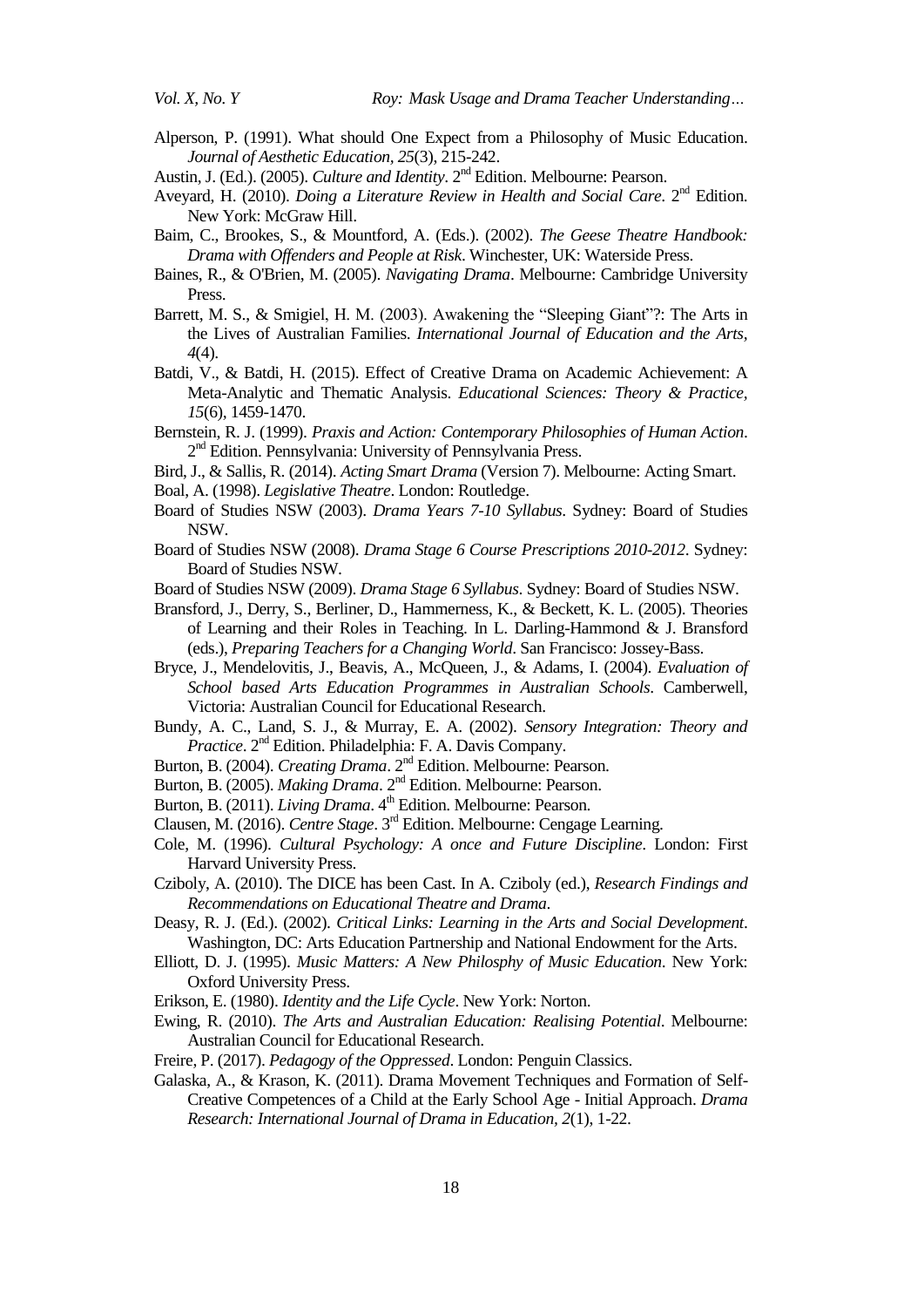- Gauntlett, M., & O'Connor, B. (1995). *Drama Studies*. Melbourne: Addison Wesley Longmann.
- Gordon, R. (2006). *The Purpose of Playing: Modern Acting Theories in Perspective*. Michigan: University of Michigan Press.
- Griffiths, D. (2004). *The Italian Commedia*. Volume 3. Amsterdam: Harwood Academic Publishers.
- Grotowski, J. (2002). *Towards a Poor Theatre*. New York: Routledge.
- Hartnoll, P. (1998). *The Theatre a Concise History*. 3<sup>rd</sup> Edition. London: Thames & Hudson.
- Hattie, J. (2008). *Visible Learning*. London: Routledge.
- Hodge, A. (Ed.). (2010). *Actor Training*. 2<sup>nd</sup> Edition. Abingdon, Oxon: Routledge.
- Kitto, H. D. F. (1961). *Greek Tragedy*. London: Routledge.
- Ladwig, J. G. (2008). Response to Loomis et al.: Information Flows, Knowledge Transportability, Teacher Education and World Culture. *Teaching Education, 19*(1), 13-15.
- Leiter, S. L. (1991). *From Stanislavski to Barrault*. New York: Greenwood Press.
- Mackey, S., & Cooper, S. (2000). *Drama and Theatre Studies*. 2<sup>nd</sup> Edition. Cheltenham: Stamley Thornes.
- McCaslin, N. (2006). *Creative Drama in the Classroom and Beyond*. 2<sup>nd</sup> Edition. Boston: Allyn and Bacon.
- Ministry of Education Ontario (2010). *The Ontario Curriculum, Grades 11 and 12: The Arts 2010*. Toronto: Ministry of Education Ontario
- Moreland, J., & Cowie, B. (2007). Making Masks for Maui: Keeping the Macro Task in Mind. *Journal of Australian Research in Early Childhood Education, 14*(1), 81-93.
- Morgan, N., & Saxton, J. (1987). *Teaching Drama: A Mind of Many Wonders*. Cheltenham: Stanley Thornes.
- Murphy, D. (2007). Mask Performance Workshop. *JEDA: Journal of Education in the Dramatic Arts, 13*(2), 12-16.
- Neelands, J., & Dobson, W. (2000). *Drama and Theatre Studies at AS/A Level*. London: Hodder and Stoughton.
- Nunley, J. W., & McCarthy, C. (1999). *Masks: Faces of Culture*. New York: Abrams.
- zbek, G. (2014). Drama in Education: Key Conceptual Features. *Journal of Contemporary Educational Studies (Sodobna Pedagogika), 65*(1), 46-61.
- Podlozny, A. (2000). Strengthening Verbal Skills through the Use of Classroom Drama: A Clear Link. *Journal of Aesthetic Education, 34*(3/4), 239-275.
- Posten-Anderson, B. (2008). *Drama: Learning Connections in Primary Schools*. Melbourne: Oxford.
- Queensland Studies Authority (2007). *The Arts Essential Llearnings*. Queensland Studies Authority.
- Queensland Studies Authority (2013). *Drama Senior Syllabus*. Queensland Studies Authority.
- Rawal, S. (2010). *Learning Disabilities in a Nutshell*. New Delhi: Health Harmony.
- Rose-Krasnor, L., Busseri, M., Willoughby, T., & Heather Chal, E. (2006). Breadth and Intensity of Youth Activity Involvement as Contexts for Positive Development. *Journal of Youth and Adolescence, 35*(3), 385-399.
- Roy, D. (2009). *Nelson Drama for Secondary Students*. Melbourne: Cengage.
- Roy, D. (2015). Masks and Cultural Contexts: Drama Education and Anthropology. *International Journal of Sociology and Anthropology, 7*(10), 214-218.
- Roy, D. (2016a). Masks as a Method: Meyerhold to Mnouchkine. *Cogent Arts & Humanities, 3*(1), 1-11.